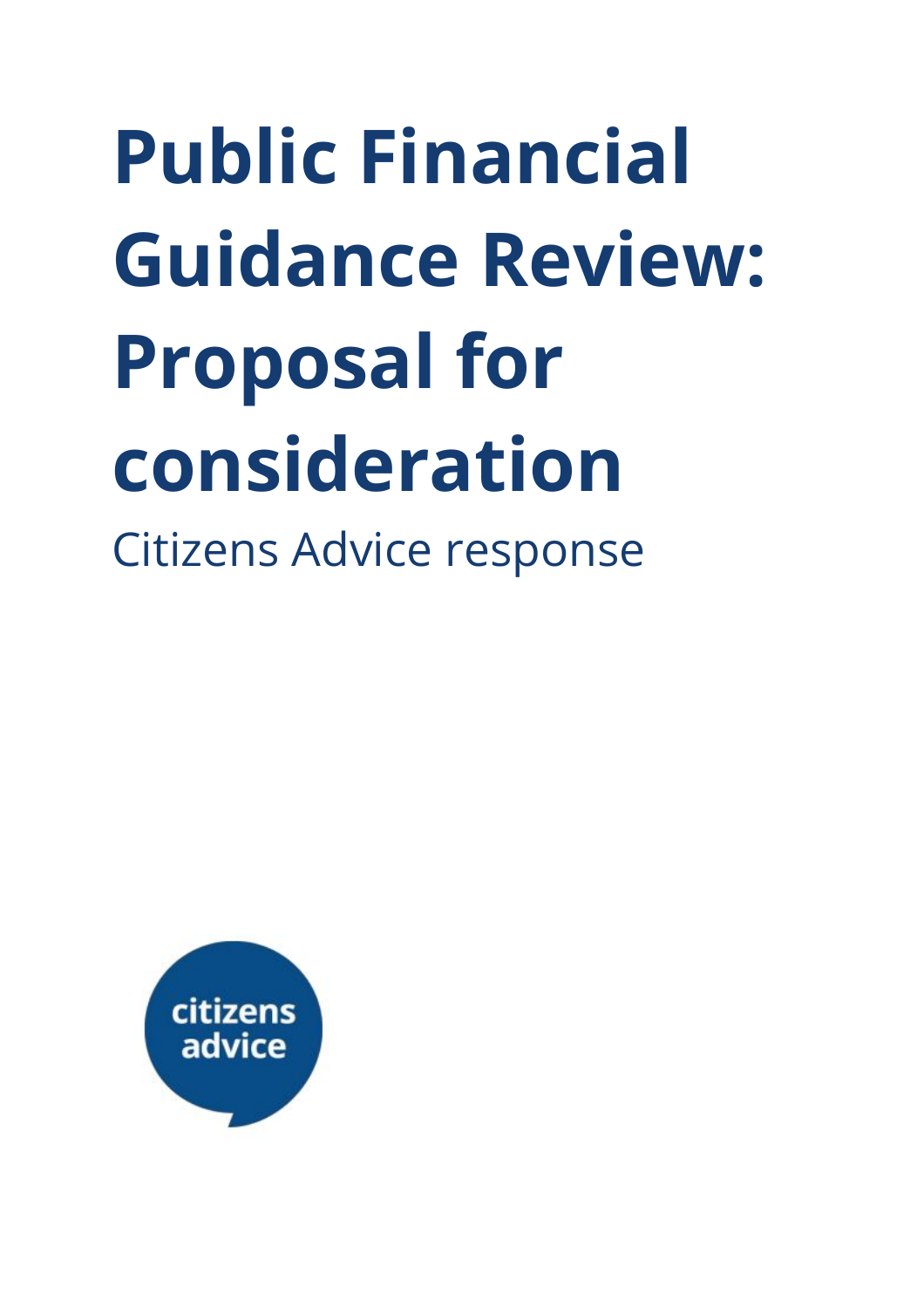### **Executive Summary**

Citizens Advice aims to provide the advice people need for the problems they face, and to prevent problems happening in the future. We are a national charity and we deliver advice services from over 2,900 community locations across England and Wales. We are the Charity Times Charity of the Year for 2015.

In the last year local Citizens Advice helped people with 1.8 million queries about debt and personal finances. Through our financial skills programmes we also help people to avoid money problems and gain knowledge, skills and confidence with money. We are also a partner in the government's Pension Wise service, and have delivered over 40,000 face to face guidance sessions for consumers considering pension choices.

Our research on the *Four Advice Gaps* identified key gaps in provision of advice and guidance as in Figure 1. The Financial Advice Market Review has taken welcome steps to address one of these - the affordable advice gap. This Public Financial Guidance Review presents an opportunity to address the other three gaps by helping more consumers access free support, with better referral mechanisms and meaningful outcomes.

#### **Figure 1: The Four Advice Gaps**



Consumers are not currently getting the support they need, despite significant investment in debt advice, money advice and financial capability services both through a range of levies and directly from Government, local authorities and private organisations. Unsecured household debt is expected to rise to around £300 billion by 2020 and over 13 million UK adults find managing money difficult. Arrears on bills are particularly concerning - they are the biggest problem debt we see at Citizens Advice and are not captured by ONS or Bank of England unsecured debt stats.

In this context, we welcome the government's proposals for the new public financial guidance bodies. We have consistently supported efforts to get money to the front line, which is at the heart of the new approach to money guidance. And we share the government's view that provision of pensions guidance through three separate bodies neither makes best use of resources nor provides optimal support to consumers.

Our evidence shows that both of the new guidance bodies must be designed around real consumer behaviours, needs and experiences. This approach must run through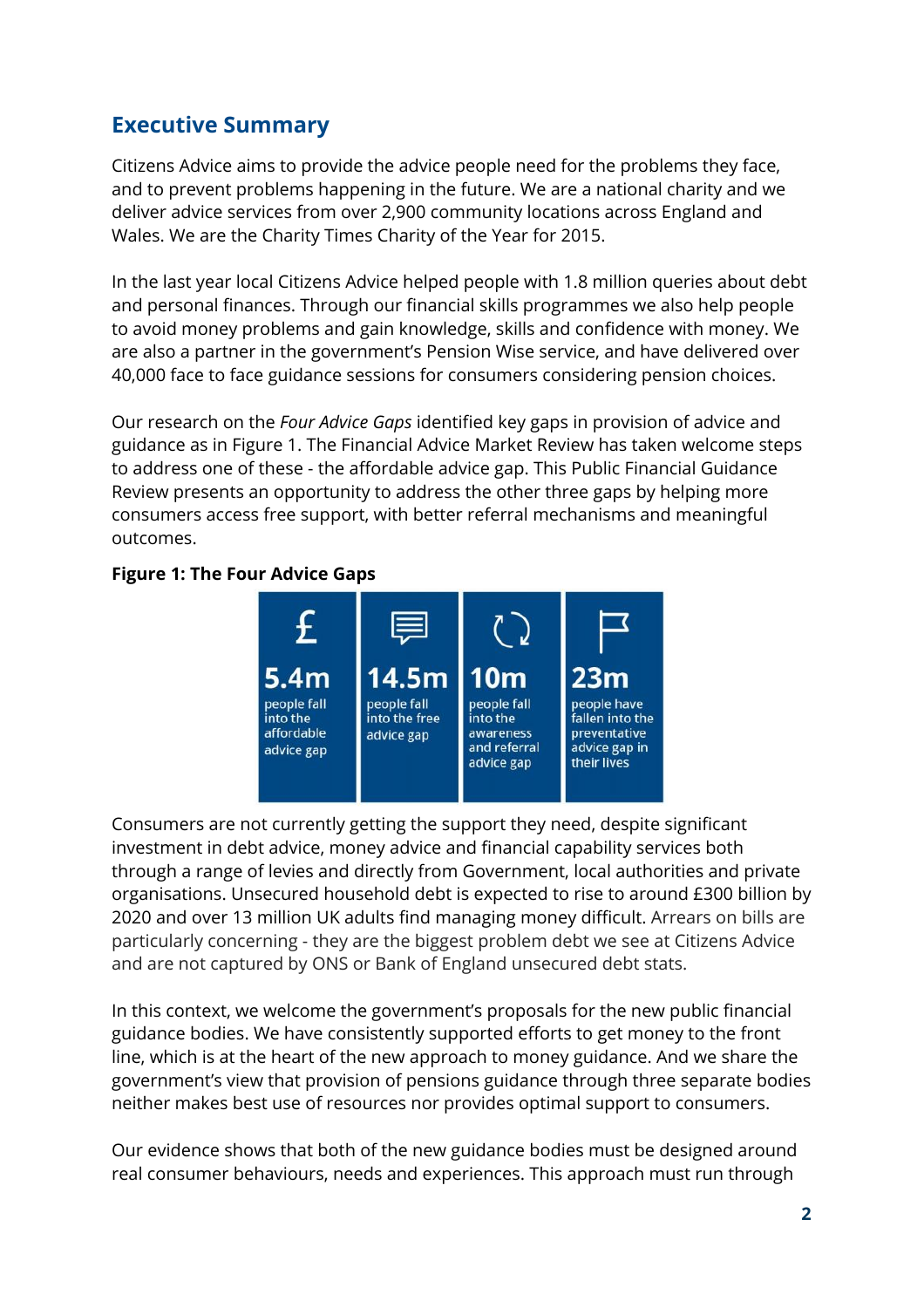all elements of design to ensure that consumers engage, that they benefit from their interactions (with funding targets focusing on this) and that resources are not wasted. Without doing this the lessons from the Farnish Review may not be learned.

#### **Three key messages for this review:**

#### ● **Consumer centred services**

The new money guidance body should commission providers to engage consumers at key life events (such as problem debt or having a child), when they are more likely to review their finances. Consumers should be able to access money and debt advice services that work well together and provide holistic support. This will tackle consumers' different (often linked) problems and help prevent future problems. Financial capability support should be provided alongside advice and guidance where appropriate, and warm handoffs should be provided to ensure that users can address different issues when they engage. The new body should commision partners, including large national organisations and local providers (such as in medical centres or faith groups) to ensure that it serves all consumers with the greatest need. The new money guidance body should work with MAS to ensure that consumers receive uninterrupted support during the transition process.

#### ● **Pension guidance**

We support the proposal to combine the support provided by Pension Wise, MAS and TPAS into one new pension guidance body. This should be more efficient and can provided better support to consumers. The current multichannel access to pension guidance from the existing bodies and delivery partners must be preserved to ensure that all consumers can access support. Our evidence shows that consumers benefit from being able to choose the channel they feel most confident with or that fits best with their daily lives. Over 75% of Pension Wise appointments have been face to face in the last six months. Many consumers have complex situations so guidance should be tailored and offer warm handoffs where appropriate. As with money and debt advice, using key life events is crucial to engage consumers with their pensions. The creation of the new body provides an important opportunity to take advantage of more life events with structured sessions. Consumers should be able to use the service throughout their working lives (not just from 50) and should be able to access services more than once particularly when their circumstances change.

#### ● **Sector coordination**

We agree that the new money guidance body should have a role in commissioning research and policy, in improving standards and supporting debt advice infrastructure. The critical element here is that this must be carried out through sector collaboration and using the significant sector expertise and experience to drive and develop this area. It is essential that the new body has the skills and capabilities to shift to this approach.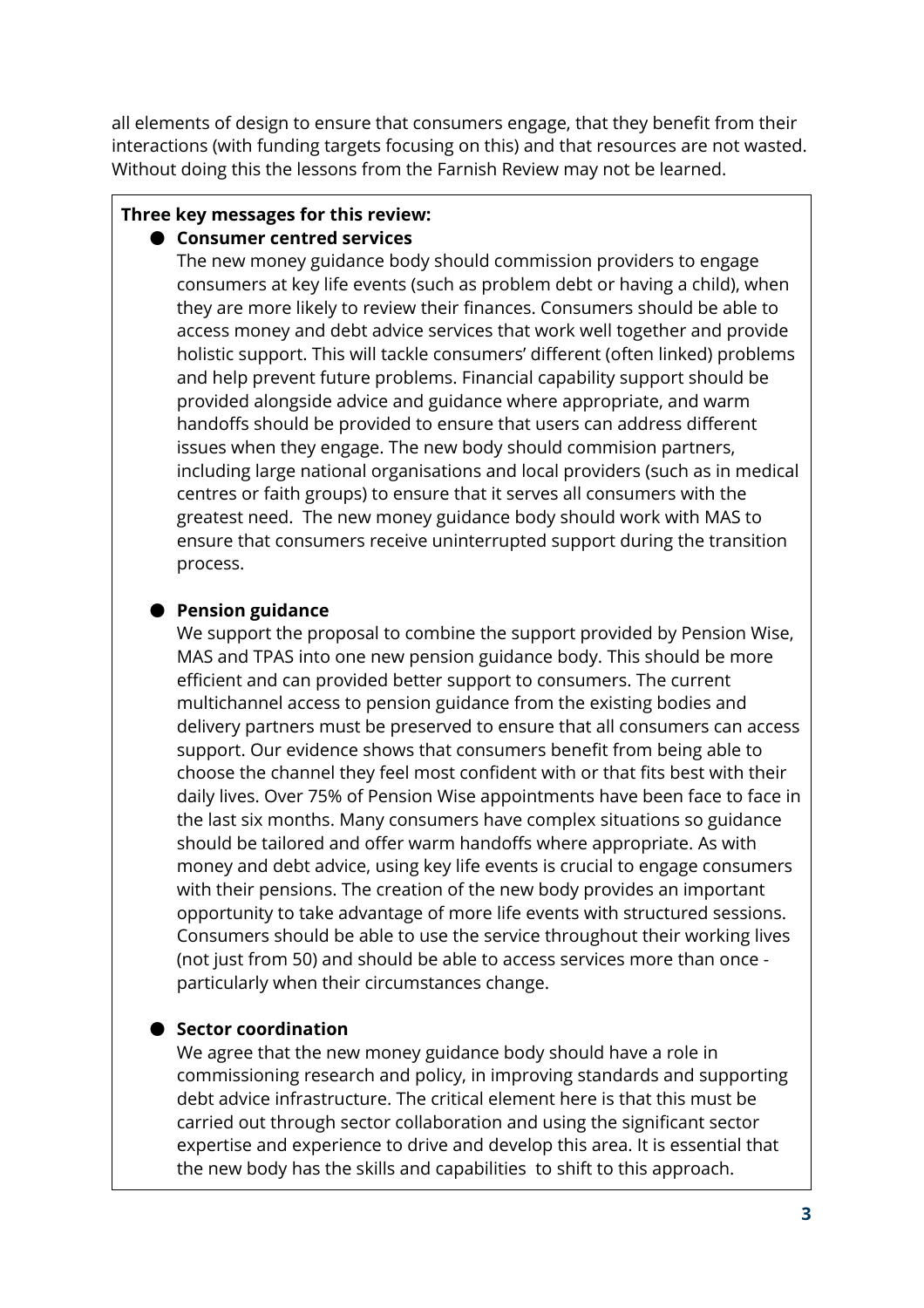**Figure 2: The importance of a multichannel offer - consumers' first two preferences for pension support**



In addition to the three key priorities above, the new bodies must also:

- **Engage with existing provision:** We support the proposal's emphasis on avoiding duplication, and the new bodies should build on what already exists. During the transition period they should also implement changes using the same approach - and not delay until 2018 - to ensure effective use of the levy funding.
- **Provide responsive guidance**: The guidance bodies should ensure that digital tools are provided for consumers which can be used both during and outside sessions. The new pensions body should also allow consumers to access more than one appointment, particularly when their circumstances change.
- **Offer effective referrals**: This includes effective warm handoffs, both between the pensions and money guidance bodies and with other service providers. The new bodies must also ensure that they collaborate and co-operate at all levels.
- **Use measurable outcomes**: Rather than funding media campaigns, they must focus on measurable, local and targeted work. Distance travelled measures will promote meaningful projects and deliver value for money.
- **Work in all UK nations:** Policy and research must reflect the different legislative, demographic and geographical profiles of all nations in the UK.

**Citizens Advice delivers pension guidance on behalf of the Department for Work and Pensions (DWP), under the Pension Wise brand. This document reflects the views of Citizens Advice as a consumer advocate and not the views of Pension Wise or DWP.**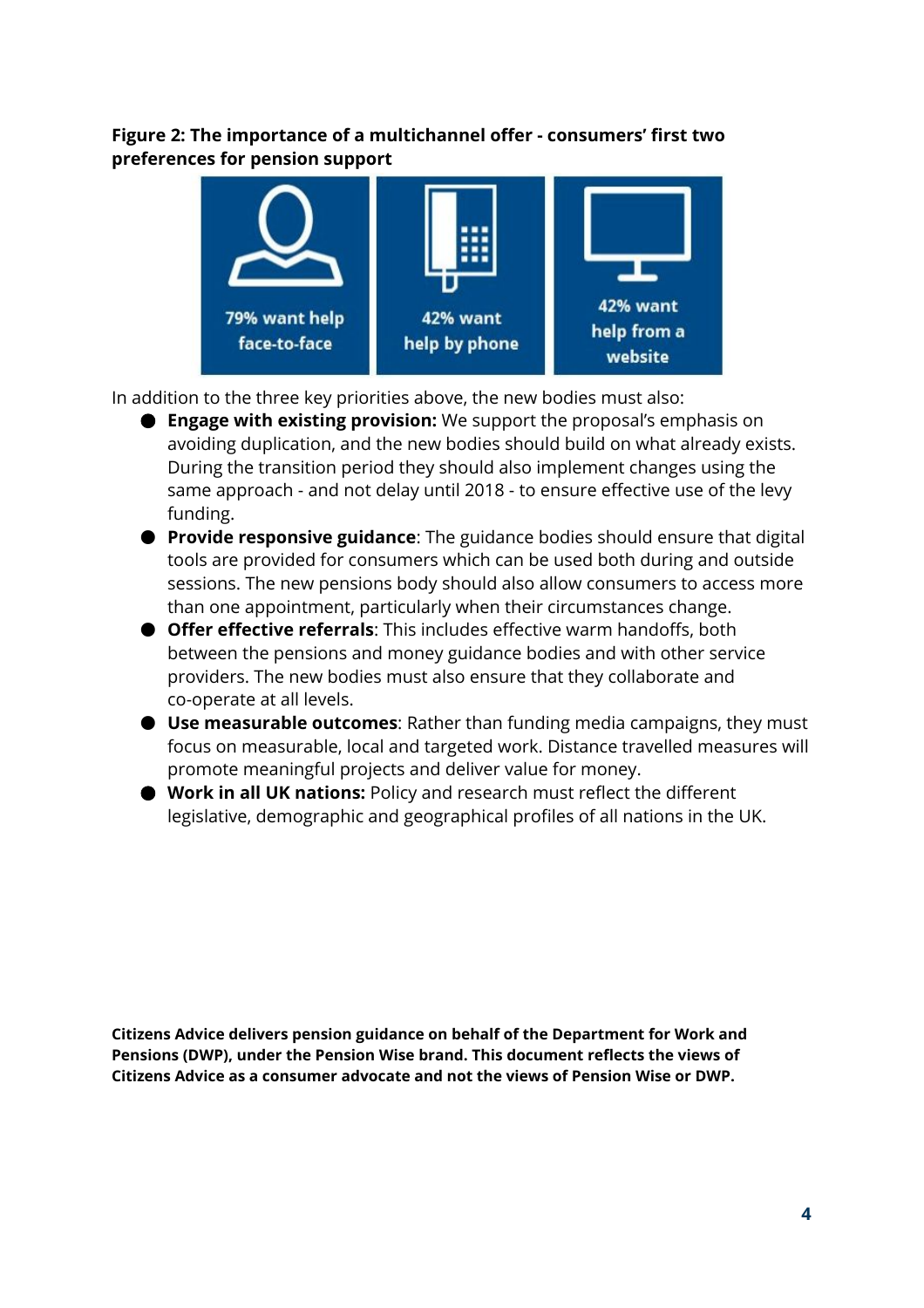#### **Q1.Are there any specific guidance gaps in the current pensions guidance offering that you think the new body should fill?**

We share the government's view that the current provision of pensions guidance through three separate bodies neither makes best use of resources nor provides optimal support to consumers. So we welcome the proposals for getting more money to the front line to help consumers understand their pension choices.

Pension Wise has delivered guidance to over 60,000 consumers since it was launched in April 2015 and is providing a high quality service, with 9 in 10 users happy. $1$  Its multichannel service offers consumers choice in how to access support, and is key to the guidance guarantee which ensures consumers can access independent, impartial guidance.

To build on this initial success, Pension Wise can be developed in at least five key ways to improve service provision to consumers as it transfers to the new body.

First, **consumers should be able to access more than one session**. This will help close the guidance gap for consumers who have already had one Pension Wise appointment. So, for example, a consumer who takes a guidance session as they approach eligibility for pension freedoms should also later be able to have another appointment. This could be shortly after to check their plans with an impartial guider, or some years later to review options if they deferred pension access. The latter will be particularly important when consumers have a significant life event - such as poor health or divorce - which may mean they have to review their pensions and other finances. These issues are being reviewed and we are working to support the development of the service to include additional features such as short or longer term follow up sessions.

Second, **sessions should be made more responsive to specific consumer needs**. This should include more tailored appointments, such as those for the secondary

annuity markets. It should also include making more tools available during sessions to use in sessions to help consumers better understand their choices. The new body should approve tailored session content and tools that can be used to help consumers understand the key options and also the potential implications depending on different potential scenarios. These are being reviewed and we are working to support the development of the service.

Third, **Pension Wise should ensure that consumers can access tools outside sessions**to help them engage with pensions through their lives. We have been calling for the introduction of a pensions dashboard for some time, $^2$  so welcome the government's commitment to introduce one by 2019. Beyond this, the new body should introduce further tools to help consumers, such as:

<sup>&</sup>lt;sup>1</sup> Usage and satisfaction figures from the **Pension Wise [dashboard](https://www.gov.uk/performance/pension-wise)**, accessed 25 May 2016.

<sup>&</sup>lt;sup>2</sup> See, for example, Citizens Advice, [Strengthening](https://www.citizensadvice.org.uk/about-us/policy/policy-research-topics/pensions-policy-research-surveys-and-consultation-responses/pensions-surveys-and-consultation-responses/strengthening-the-incentive-to-save-a-consultation-on-pensions-tax-relief/) the incentive to save: a consultation on pensions tax [relief](https://www.citizensadvice.org.uk/about-us/policy/policy-research-topics/pensions-policy-research-surveys-and-consultation-responses/pensions-surveys-and-consultation-responses/strengthening-the-incentive-to-save-a-consultation-on-pensions-tax-relief/), 2015.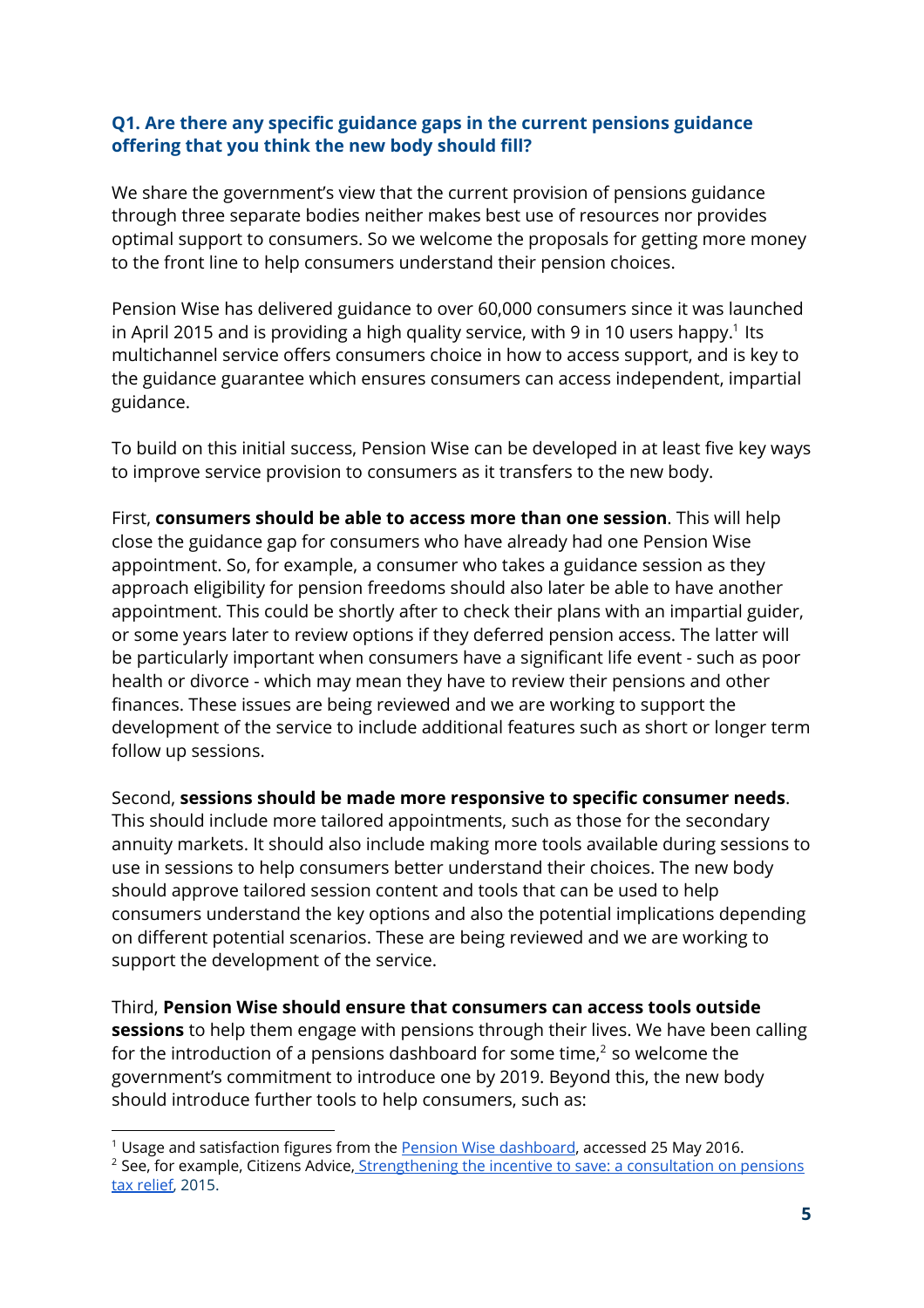- **An overall options comparison tool.** Currently clients are given a verbal account of the options they have available to them and an indication of monetary values. We believe a tool, which uses a range of standardised *indicative* variables (such as annuity rates and marginal tax rates) along with information presented in a comparison-site style will enable clients to better understand the implications of different options and therefore make a more informed choice as to which options are best for them. We include an illustration of what this could include in Annex 1 at the end of this response.
- **A drawdown comparison tool**. The annuity comparison tool<sup>3</sup> currently provided by the Money Advice Service (MAS) works well, and a similar tool should be introduced for drawdown products to reflect the new market created by pension freedoms. The current lack of a reliable comparison tool makes it hard for consumers to shop around: our upcoming research shows that consumers are considerably less likely to shop around for drawdown than for annuities. $4$  Many consumers simply don't have the energy or know how to compare prices through individual providers. This may increase consumer risk of falling prey to scams through other websites.
- **Improved IFA directory**. We strongly welcome the government's work to support financial advice at new price levels with simplified advice and robo advice through FAMR. These will help more consumers benefit from tailored recommendations. However, our evidence shows that addressing price alone is not enough to help more consumers benefit from advice. Trust is a key barrier for consumers, and although the current IFA directory $5$  is good start, it should be improved to help consumers make choices more confidently and to move on from guidance to advice. The new body should support a more responsive tool with clearer pricing information and feedback from other consumers to boost confidence. 6

Fourth, **the new body should take pension support to consumers**, rather than expecting them to come to it. All of our evidence shows that consumers struggle to engage with pensions throughout their lives, even at the point where they are accessing their pensions. Our upcoming research finds that almost a third of consumers accessing their pots since April 2015 have not sought any help with their choices, rising to almost half of those with household incomes below £20,000.<sup>7</sup> Citizens Advice has been trialling proactive promotion of the Pension Wise service with local communities and employers (at national and local levels). The new pensions body should build on this to close the free advice gap. $8$  Automatic enrolment creates more opportunities for guidance services to engage directly with clients throughout

<sup>3</sup> See MAS, <https://comparison.moneyadviceservice.org.uk/en/Annuity/FindAnnuity/YourDetails>

<sup>4</sup> Citizens Advice, Drawing a Pension, June 2016.

<sup>5</sup> See MAS, <https://directory.moneyadviceservice.org.uk/en>

<sup>&</sup>lt;sup>6</sup> Citizens Advice, **[Affordable](https://www.citizensadvice.org.uk/about-us/policy/policy-research-topics/debt-and-money-policy-research/the-affordable-advice-gap-how-affordable-and-clear-pricing-can-help-more-consumers-access-paid-for-financial-advice/) Advice**, October 2015.

 $<sup>7</sup>$  This group did not take formal support (such as guidance or advice) or informal support such as</sup> speaking to friends or following the media. Citizens Advice, Drawing a Pension, June 2016. <sup>8</sup> Citizens Advice, The Free [Advice](https://www.citizensadvice.org.uk/about-us/policy/policy-research-topics/debt-and-money-policy-research/the-free-advice-gap/) Gap, November 2015.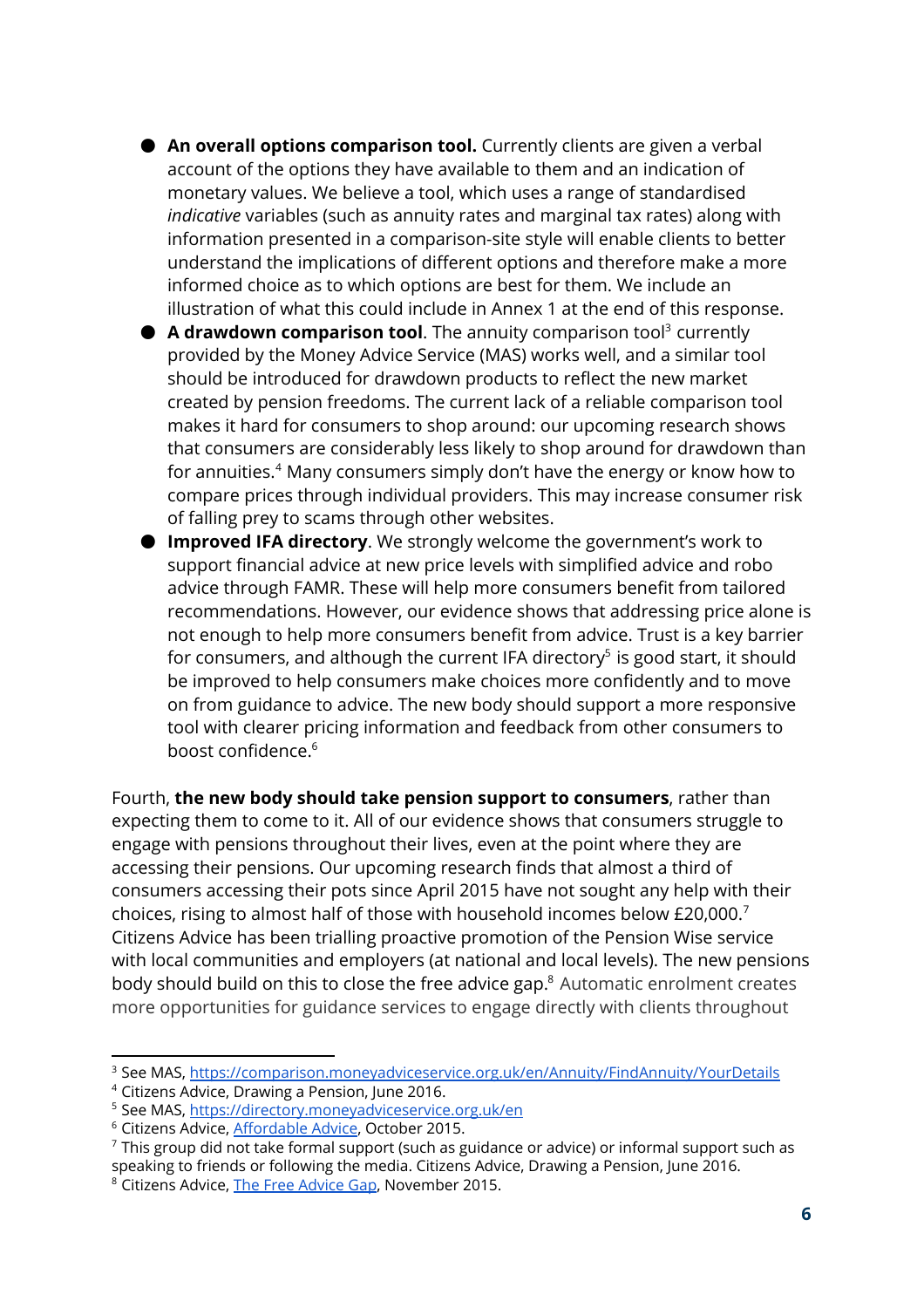their working lives, so the new body should also explore how it can work with NEST and other providers to engage consumers with guidance.

Fifth, **referral onto other services should be improved**, including for support with other pensions issues. Our research found that around 3.4 million people who have raised money issues with a trusted professional don't receive advice or a referral, and thus fall into the 'referral gap'. $9$  As shown in Q2 below, seven in ten clients asking Citizens Advice for help with their private pensions also seek support with other issues. While we are well placed to offer additional support ourselves or to provide warm referrals, other bodies may not have the expertise or capacity to do so. As we explain in Q8, to close the referral gap the new body should ensure that clients are given warm handoffs to additional pension-related and other support.

#### **Q2. Are there any pension-related topics that shouldn't be included in the remit of the new pensions body?**

Our evidence from the Citizens Advice network shows that consumers often face many issues simultaneously. As Figure 3 below shows, almost seven in ten (69%) clients we see through our standard Citizens Advice service with issues about personal pensions also have at least one other issue they want help with, including financial services and capability (39%) and benefits and tax credits (37%). Separately, we know that more than one in five clients we see for Pension Wise sessions want additional support from Citizens Advice following their session, and on average these people have more than four different issues they need support with. $^{\rm 10}$ 

Our qualitative research shows that consumers often think of Defined Contribution pensions holistically as part of an overall and dynamic pensions income. $^{11}$  So consumers will be best served if the new pensions body can cover a wider rather than narrower range of issues. However, with the range of additional issues linked to pensions such as those in Figure 3, it is important to be clear on exactly what areas the new pension guidance body is expected to cover. We believe that the new body should be able to offer more detailed guidance when clients have specific pensions related questions, as highlighted in our responsive sessions point in Q1. This could involve information about the impact on debt or welfare of accessing their pensions in different ways. To avoid duplication and an excessive burden on pension guiders however, the new body will be most effective if it offers warm handoffs to other guidance services when consumers need additional specific advice. We address the issue of warm handoffs in detail in Q8.

<sup>&</sup>lt;sup>9</sup> Citizens Advice, The [Referral](https://www.citizensadvice.org.uk/about-us/policy/policy-research-topics/debt-and-money-policy-research/the-referral-gap-how-stronger-referrals-between-free-guidance-and-paid-for-advice-can-help-people-make-better-money-choices/) Gap, January 2016.

<sup>&</sup>lt;sup>10</sup> Cluster analysis of Citizens Advice management information.

 $11$  We found that DC pensions are often merged in consumers' minds with DB pensions, state pensions, a partner's pension, property, savings and expected inheritance. See Citizens Advice, [Approaching](https://www.citizensadvice.org.uk/about-us/policy/policy-research-topics/pensions-policy-research-surveys-and-consultation-responses/pensions-policy-research/approaching-retirement/) Retirement, December 2015.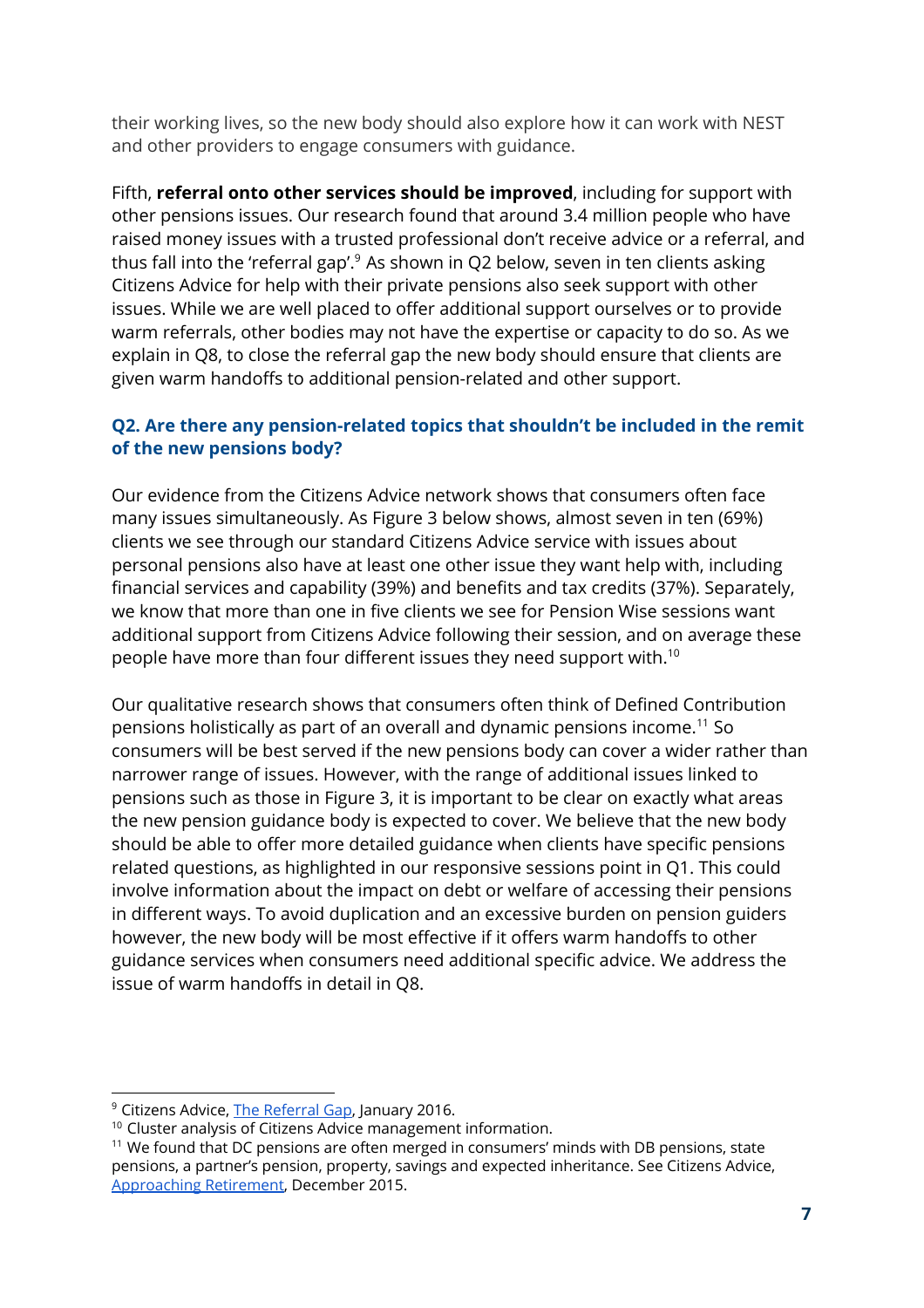**Figure 3: Citizens Advice clients with private pensions issues who also want support in other areas 12**

| <b>Additional issue</b>         | Percent of private pension<br>clients with this additional<br>issue |
|---------------------------------|---------------------------------------------------------------------|
| Financial services & capability | 39%                                                                 |
| Benefits & tax credits          | 37%                                                                 |
| <b>Debt</b>                     | 9%                                                                  |
| Employment                      | 8%                                                                  |
| <b>Housing</b>                  | 5%                                                                  |
| <b>Tax</b>                      | 5%                                                                  |
| Relationships and family        | 4%                                                                  |
| Other $13$                      | 16%                                                                 |
| All                             | 69%                                                                 |

Both the content and the delivery of guidance are essential for consumers. Guidance is only effective if it is delivered in a way that suits specific consumer needs. This means that the multichannel offering at the heart of the guidance guarantee must be maintained to support consumers with different needs including face to face, telephone and online support. Our research showed that 71% of consumers aged 50+ with DC savings would choose face to face support as their first preference when considering their pension options.<sup>14</sup> This is borne out in practice: Pension Wise data in Figure 4 shows that in the past six months over three quarters of appointments have been face to face, emphasising the importance of a multichannel offering. 15

The combination and complexity of pension choices mean that many consumers want face to face support, with some trusting this more and others feeling more confident to ask for clarification on key points. Other consumers prefer being able to use the phone service to avoid travel or because they feel more comfortable discussing personal finances on the phone. These different approaches show the importance of guidance services fitting in with consumers' lives, and this can only be properly achieved with a multichannel offering.

 $12$  These figures are from Citizens Advice management information for 2015/16. They do not include Pension Wise appointments. Some consumers have multiple different issues so are counted under more than one additional issue.

<sup>&</sup>lt;sup>13</sup> This includes issues such as consumer goods and services, legal, utilities and communications, and health and community care.

<sup>&</sup>lt;sup>14</sup> Based on a survey by ComRes for Citizens Advice of 1,386 UK adults aged 50 or over who are not yet retired Ranked within top two preferences. The full list of options was: face to face, on the phone, on a website, on email or live chat, on a video chat, or not wanting advice.

<sup>&</sup>lt;sup>15</sup> Pension Wise dashboard <https://www.gov.uk/performance/pension-wise> accessed May 2016.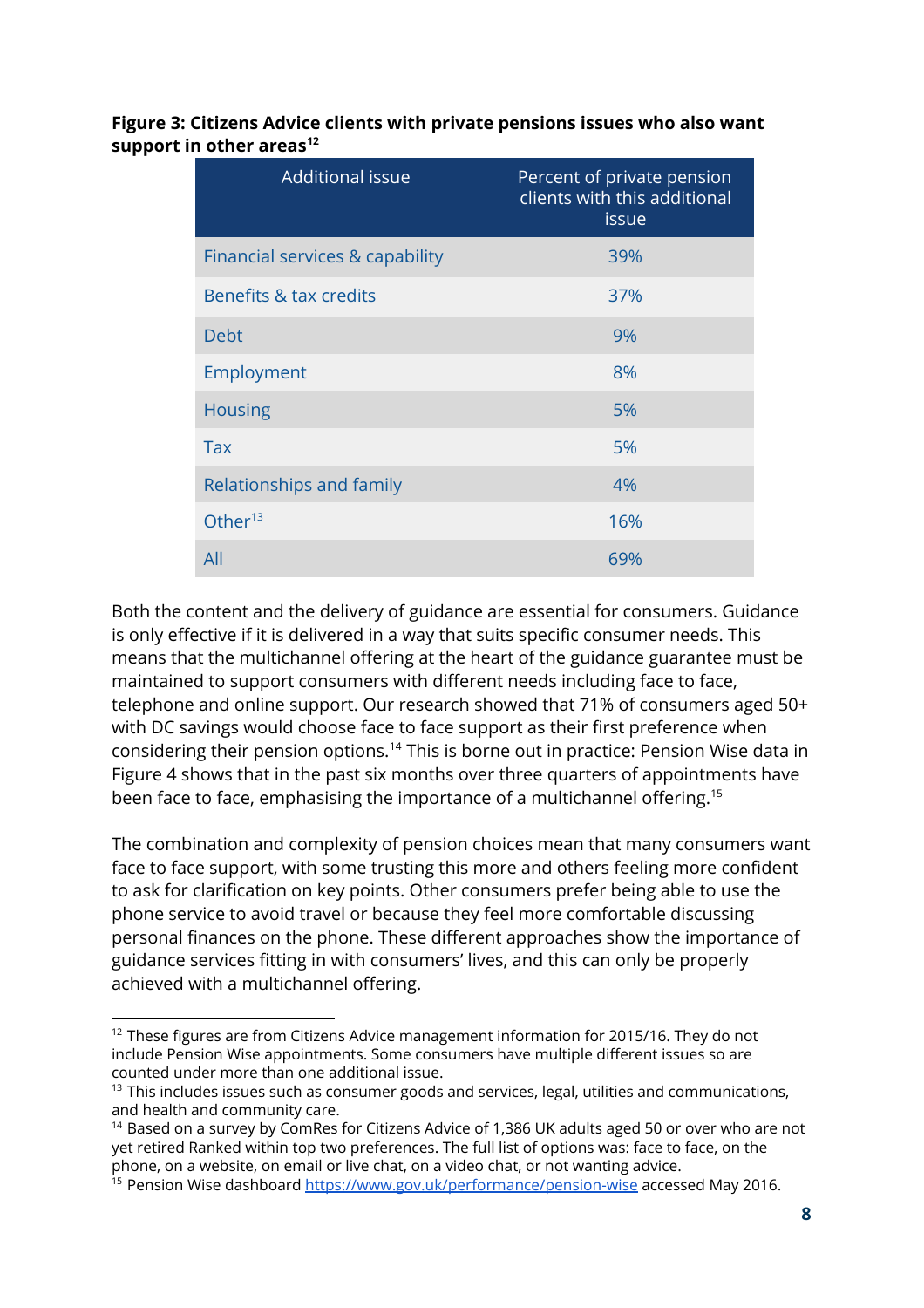



The way the new pension body functions to deliver a multichannel offering will be important. It should use similar principles to the new money guidance body focused on: avoiding duplication of services, using delivery partner expertise where available (rather than delivering all services itself), and getting money to the front line to support consumers. This is particularly important for pensions as inertia means many consumers don't engage at all during their working lives.<sup>16</sup> Diverting more money to front line, with better referral from other services, will help address this.

Given consumer inertia and lack of trust, the power of brand can be important. Our research shows that low trust in financial services can deter consumers from shopping around for pensions and from seeking advice or guidance.<sup>17</sup> Access to familiar, trusted brands can address these concerns and help more consumers engage with their pensions.

With this in mind, lessons from the Farnish Review should be built into the design of the new pension guidance body. For example, the low level brand recognition for MAS (around 5-10%) despite large investments in promotion shows how hard it can be to engage consumers. Similarly, the Review questioned why MAS sought "*to compete with the wide range of other bodies who already have trusted brands and extensive consumer reach"*.<sup>18</sup> The new pensions guidance body should learn from this. Pension Wise has established a strong brand in its first year, but it should also seek to harness the power of other existing consumer brands. This is another benefit of using existing, trusted consumers bodies as delivery partners where appropriate.

We know from our experience delivering Pension Wise that many consumers benefit from referrals for additional support - almost one in four (22%) of the Pension Wise clients that we have helped have booked a follow up session with Citizens Advice

<sup>&</sup>lt;sup>16</sup> Citizens Advice, [Approaching](https://www.citizensadvice.org.uk/about-us/policy/policy-research-topics/pensions-policy-research-surveys-and-consultation-responses/pensions-policy-research/approaching-retirement/) Retirement, December 2015.

<sup>&</sup>lt;sup>17</sup> Citizens Advice, Drawing a Pension, June 2016.

<sup>&</sup>lt;sup>18</sup> HMT, Review of the Money Advice [Service](https://www.gov.uk/government/publications/review-of-the-money-advice-service), March 2015.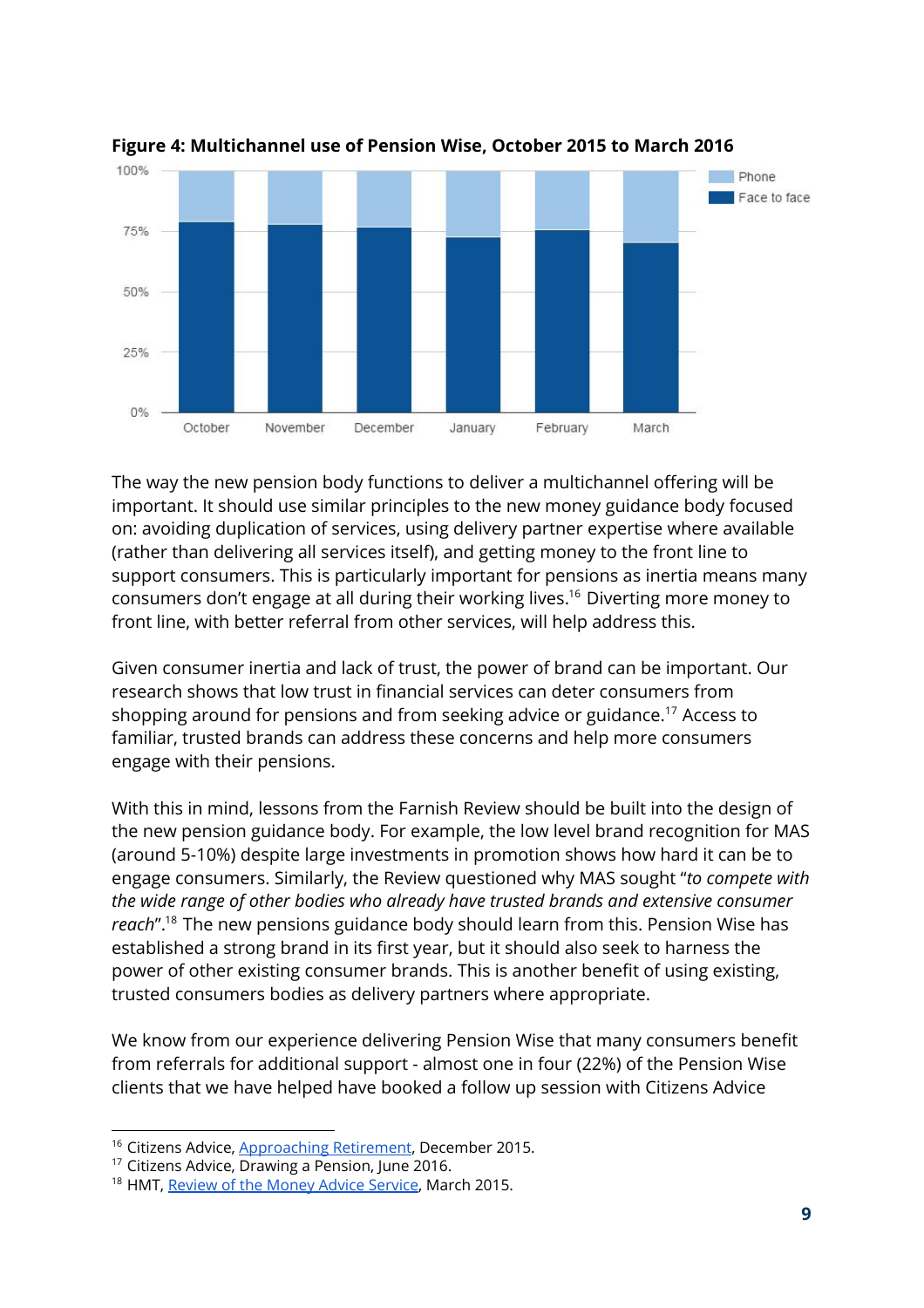outside the scope of Pension Wise. This ensures consumers have access to simple, holistic advice.

By adopting similar approach to money guidance, the pensions body can ensure good support for consumers. It should also co-operate in areas such as research, data and how to commission services. We return to these issues in more detail in Q11.

#### **Q3. Will these objectives focus the activities of the new money guidance body sufficiently to allow it to improve consumer outcomes?**

The three proposed objectives of the new money guidance body should be included in the remit of the new organisation. This should include reference to taking a strategic and long term view of identifying gaps, drawing on research agreed by sector collaboration similar to the development of the Financial Capability Strategy. Third parties must be selected in accordance with government regulations that ensure quality of service and client outcomes. These selected organisations should be delivering the free, independent and impartial debt advice at the heart of the government's guidance guarantee. A benefit for the new body of collaborating with the sector is that it will be able to draw on local expertise to complement devolved approaches, such as working with the Welsh Government's Information and Advice Quality Framework in Wales. 19

We would also welcome the new money guidance body retaining some elements of a sector quality role that sets standards in certain areas (with more detail than the FCA principles), and providing guidance on good practice across the whole range of debt advice provision. Peer review, individual accreditation and maintaining a quality standards framework should remain: it is the way that this is done that should change from MAS' current approach. The new body should be more collaborative, have a sector wide panel steering its work, and address issues identified by the sector.

#### **Q4. What role do you think the new money guidance body should have in providing research?**

The new money guidance body must ensure that it has good quality evidence to make sound commissioning and quality standards decisions. It should take the role of commissioner of research, using a panel of external independent and sector experts, including recipients of current delivery funding. The panel should ensure that funding is spent on priority areas. This should include identifying the groups most in need and funding services that are proven to help them, as we expand on in Q9.

The new body should provide a framework for measuring impact and require guidance providers to do the same. We address this issue in more detail in Q7. To ensure that resources are still focused on the front line, it should take a consistent approach building on existing good practice.

<sup>&</sup>lt;sup>19</sup> Welsh Government, [Information](http://gov.wales/topics/people-and-communities/communities/advice-services/information-advice-quality-framework/?lang=en) and Advice Quality Framework for Wales, March 2016.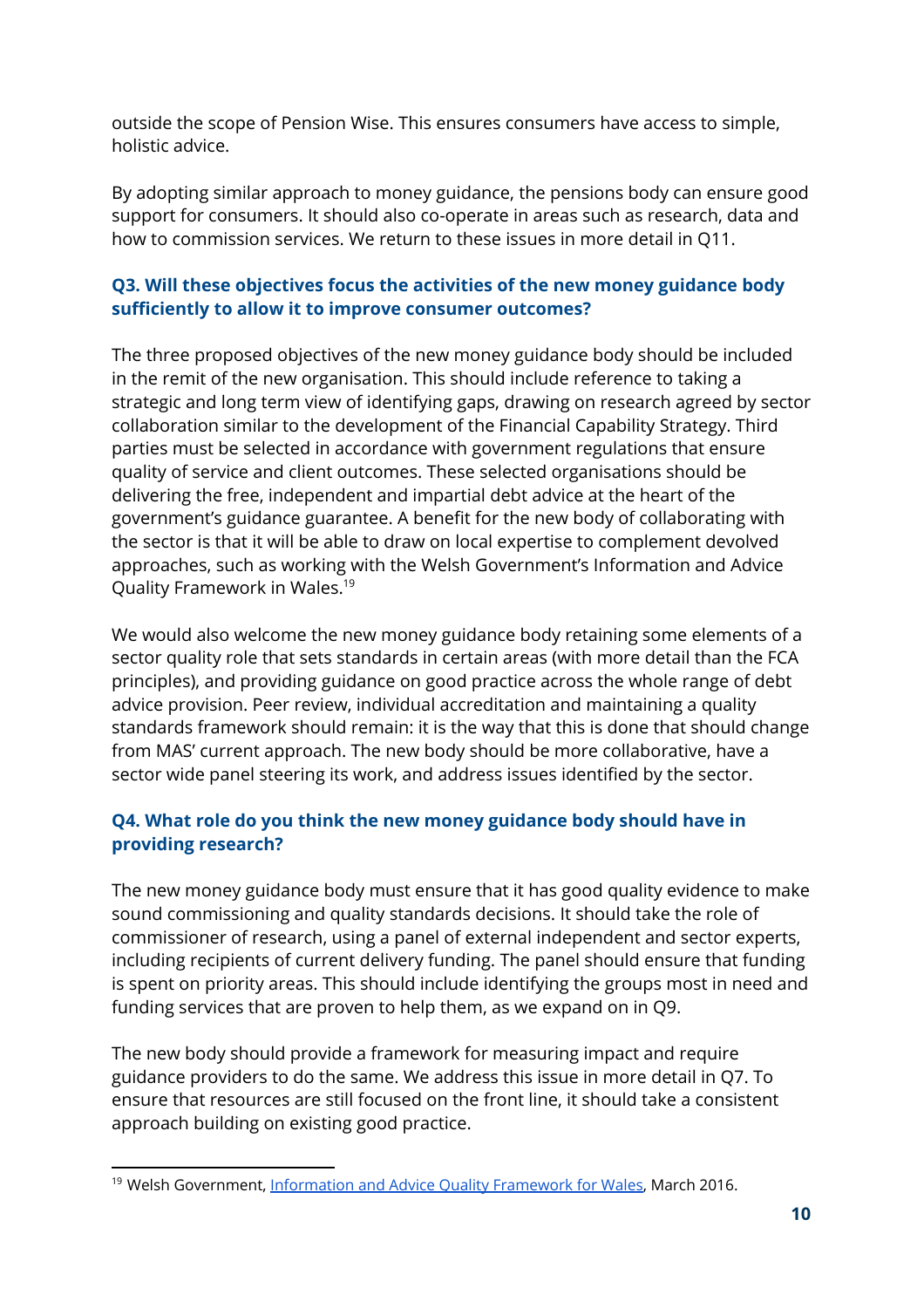Research should also be conducted to improve delivery of frontline services. We know there is widespread evidence on the need for financial capability to help improve long term consumer outcomes. What is not clear yet though, is how we can improve the long term outcomes of financial capability by changing our service interventions. So the new guidance body should fund key research and fund evaluation (outside standard commissioned services) to enable the guidance sector to test new ways of delivering services and understand what works.

We therefore support the concept of the recent initiative announced by MAS on the 'What Works Fund'. However, although we would support this in the new body, we have short term concerns about how this is being executed by MAS. This area requires a long term view, which the new body can take. For this year, we believe the programme should be conservative in terms of emphasis on innovation given the context of changes to MAS and funding plans post-March 2017. The programme should also be careful not to duplicate what exists already. For this year, the programme must prioritise building on existing interventions, ensuring these are evaluated before the sector moves on to new things. We would also support research that will explore how debt advice builds financial resilience, which is a major gap in sector knowledge.

The research funded by the new money guidance body should be limited to that which will help inform its commissioning of debt and money guidance. It should not fund or undertake policy research, which would duplicate activity undertaken by the three large debt charities, and others, under their advocacy remits. $^{20}$  The Farnish Review raised the benefit of using existing research being conducted by debt charities, consumer bodies, retail intermediaries and others. It recommended that "*MAS should strengthen its relationships with all these players, particularly those with* direct consumer reach."<sup>21</sup> By doing this, the new guidance body can act as a streamlined hub to promote discussion of existing policy research and good practice with its own research commissioning.

Research must include adequate sample sizes for each of the home nations to allow separate analysis for England, Wales, Scotland and Northern Ireland in addition to UK-wide analysis. This will recognise different demographic and geographical profiles of each nation and how such factors will affect both demand for and access to services - ranging from Welsh language provision to differing internet speeds in different parts of the UK.

One of the strengths of the individual Financial Capability Strategies developed by MAS is that each strategy is based on robust nation-specific evidence. For example, the 2015 Financial Capability Survey included 795 interviews conducted in Wales.<sup>22</sup>

<sup>20</sup> See, for example: *The State of Debt Collection*, Citizens Advice, 2016; *Changing Household Budgets*, Money Advice Trust, 2014; *The Credit Safety Net*, Stepchange, 2016.

<sup>&</sup>lt;sup>21</sup> Christine Farnish, Review of the Money Advice [Service,](https://www.gov.uk/government/publications/review-of-the-money-advice-service) December 2014.

<sup>22</sup> MAS, Financial [Capability](https://masassets.blob.core.windows.net/cms/files/000/000/273/original/MAS_FinCap_Full_Survey_WALES_online.pdf) in Wales 2015.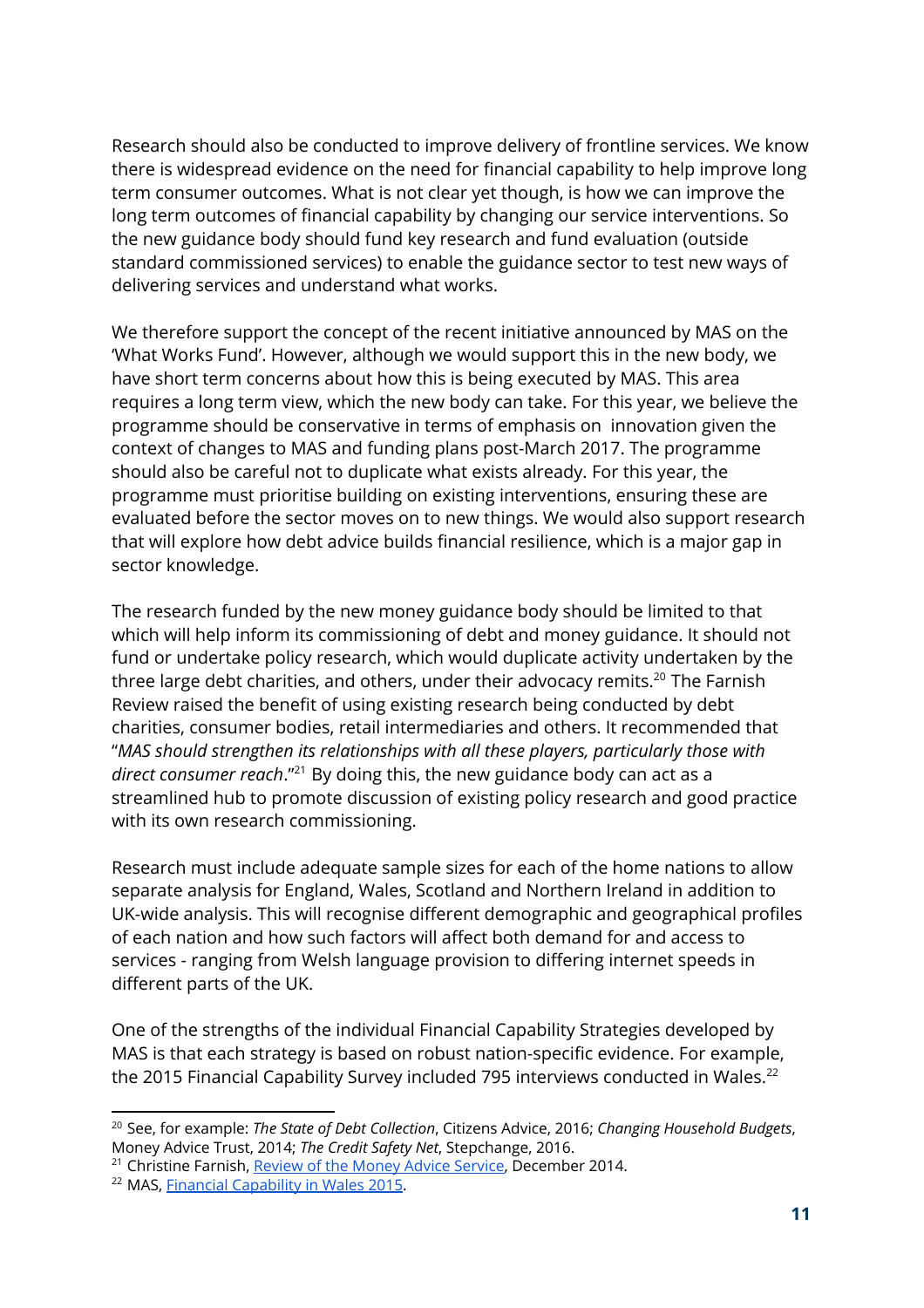#### **Q5. Would limiting providers of debt advice to FCA authorised firms rule out any types of provider?**

The FCA currently authorises organisations to provide debt advice and has a process for new providers of regulated activities in debt advice to become authorised. It also operates a sandbox initiative which provides a mechanism for new and innovative ideas to operate outside the normal regulatory regime. Whilst entry to the scheme is not guaranteed, it does provide a way for new entrants or services to enter the market.

We believe that the FCA regime of authorisation should be applied to all providers of debt advice and therefore to all those providing commissioned services, as there are no significant barriers for entry (for services or providers).

There is a difference in regulation in some areas of debt advice, where Independent Voluntary Agreement (IVA) providers are not regulated by the FCA. We have some concerns about this and have been working with the Insolvency Service on its review. We believe that the quality of advice and client experience can be poor when transferred from the regulated sector to an IVA provider. Whilst this is not universal, we would have strong concerns if commissioning of services included IVA providers under their current regime.

We also believe that the new body should go further than the FCA principles in ensuring good quality advice services. Schemes developed by MAS - such as the accreditation framework and peer review - should be reviewed with sector stakeholders. This work aims to develop and share best practice, as well as checking it, across the sector. Although this is less important for larger providers with membership schemes and audit processes, it is critical to maintaining quality for clients both of smaller independent organisations and of organisations offering debt advice alongside their main business (such as housing associations).

#### **Q6. How could the new money guidance body work with the debt advice providers most effectively to ensure that their expertise is captured and informs contract design?**

Just as we welcome the commitment to direct more funds to the front line, it is also important that the new guidance body works with providers on the front line to capture their expertise and experience. Regular, early engagement with existing debt advice providers is essential to ensure commissioning focuses on what works for clients and enables strategic, well-managed development. We would like to see the new body adopt a range of ways to engage, which learns from and builds on MAS' previous engagement in this area including:

- Regular bilateral meetings at strategic and operational levels.
- A forum for providers of commissioned debt advice.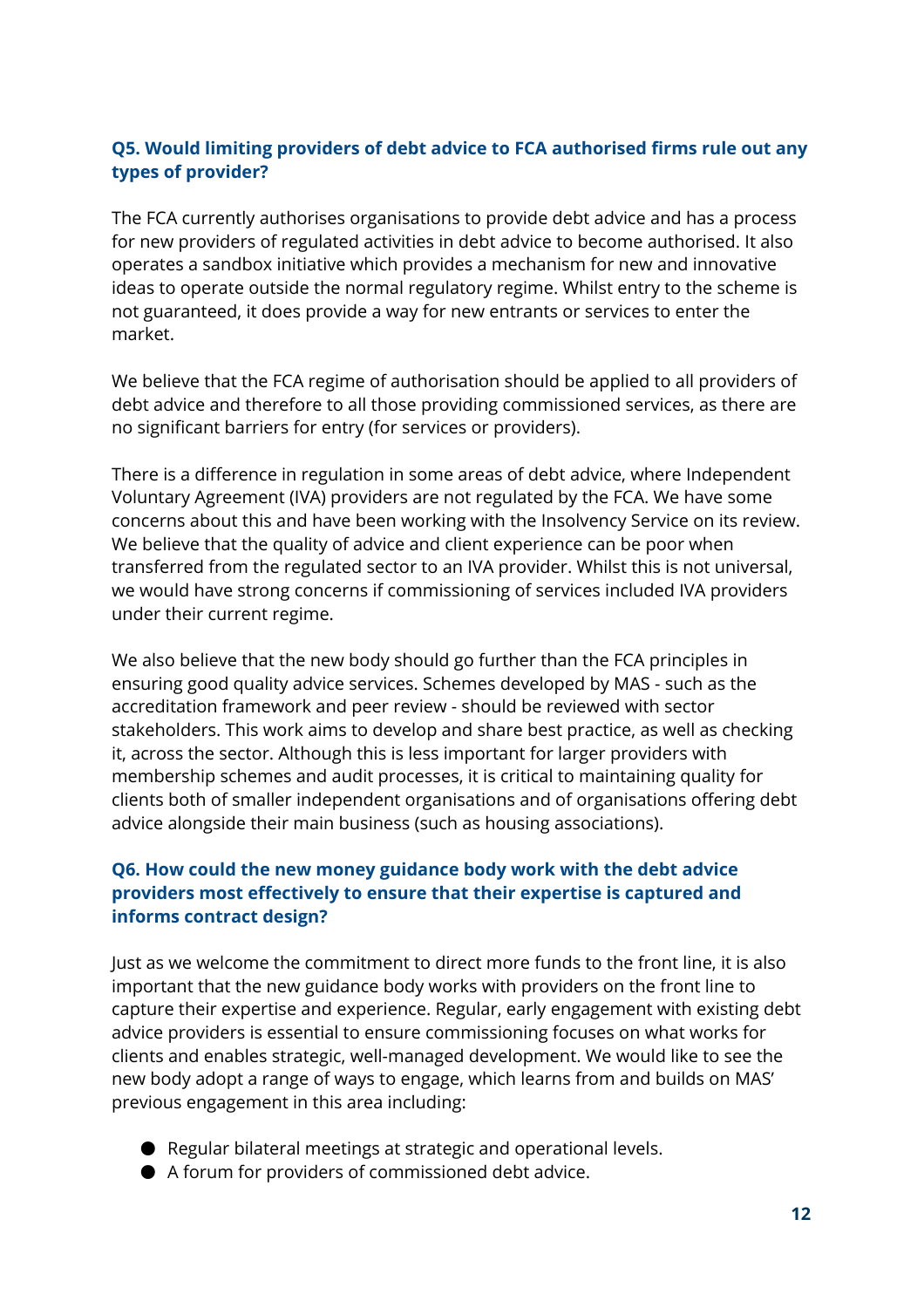- Leading debt advice sector providers steering group.
- Debt advice steering group including creditors, regulators and debt advice sector representatives and direct consumer input.

These should be run through established groups wherever possible, such as the Money Advice Trust partnership board and the three debt charities group.

The most critical aspect of this engagement is how it is approached. Funding and delivery should, of course, be accountable the commissioning body. Alongside this, the engagement approach must recognise the expertise within established debt advice organisations. Engagement should develop the ability of the sector to self-organise and be led by the issues that providers and independent research identify. The new body and stakeholders should draw up a set of principles around how sector expertise will be used.

The ability to achieve this is dependent on the skills and capabilities of the staff in the new organisation, and the culture it develops. It is essential that the new organisation has people who have knowledge of the sector at the top of the organisation, as well as within the staff group. We would welcome the new organisation having a clear set of behaviours and believe that the approach should be one that focuses on being:

- Consultative, achieving sector consensus, including managing conflict.
- Solutions focused, drawing on the expertise of the sector.
- Evidence based in decision making.

#### **Q7. How do organisations currently monitor outcomes? Do you have any suggestions for the outcomes which should be monitored?**

At Citizens Advice we have over ten years' experience of outcomes monitoring, and are recognised as a sector leader in outcomes and impact evidence. $^{23}$  We have developed a set of shared outcome measures for all areas of advice and education, to support consistent reports of our impact across our network. This includes a set of meaningful financial capability measures addressing both knowledge and behaviour of clients. It has been developed with sector experts and clients, and fits within the UK Financial Capability Strategy framework.

Outcomes should be monitored on at least two levels. High level measures identify *whether* any change has occurred such as asking a client 'to what extent is your problem resolved?'. These can be used in all services, providing shared measures regardless of nature of intervention, channel, work level or advice area. The second level measures *what* change has occurred. These can be broadly split into advice outcomes and client outcomes:

<sup>&</sup>lt;sup>23</sup> For example, we were awarded Charity Times Charity of the Year award in 2015 in recognition of our outcomes data. See <http://www.charitytimes.com/ct/charity-times-awards-winners-2015.php>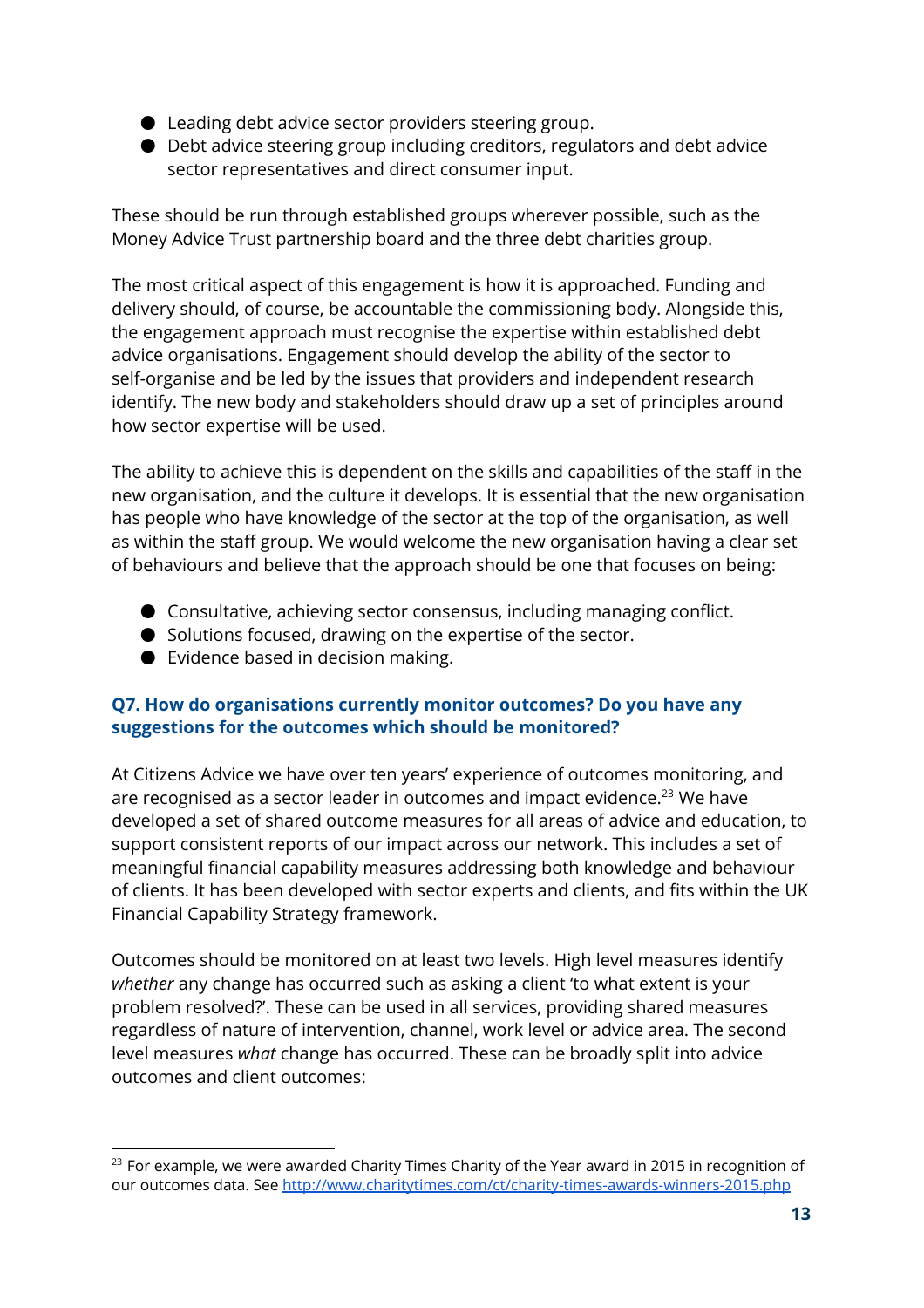- **Advice outcomes**capture how the problem has been resolved and, at their simplest binary, whether a solution been reached or not. This could include a debt being written off or successfully rescheduled, for example.
- **Client outcomes** are more nuanced and seek to capture broader changes to a client's life, such as wellbeing and confidence. In money guidance we measure how far the client has been equipped to deal with their future finances. This requires the use of 'distanced travelled' measures, allowing us to measure change in a credible way. Distance travelled methods identify client capability and needs, which can tailor the intervention to be most effective. Progress can subsequently be measured using the same methods.

Outcome monitoring must be appropriate, meaningful, proportional and timely. At Citizens Advice we successfully deliver outcomes evidence for government contracts using this approach. The new guidance body should not create a whole new industry to measure the impacts of guidance, but equally it has a responsibility to ensure it is delivering value for money. This means that the new regime should include specific and sufficient funding for outcome monitoring. It should be allocated to support monitoring that is:

- **Appropriate:**outcomes are only appropriate to be measured if the service being commissioned or delivered can be reasonably expected to achieve that change. So financial capability outcomes should only be measured on debt advice, for example, if the provider has been provided funding to address financial capability as well as debt. Delivery providers should also be appropriate in terms of which clients' outcomes they measure. $^{\mathrm{24}}$
- **Meaningful:** well defined consistent outcomes alone may not be sufficient to make a judgement on a service's efficacy. The complexity of a problem and the capability of the client must also be understood in order to consider value, which is where a distance travelled approach becomes important.
- **Proportional and timely:** outcomes can normally only be identified after an intervention, which requires follow up with the client. This is a resource intensive process, and requirements for continuous monitoring could place an unreasonable and disproportionate burden on service delivery organisations.

To achieve and measure long term outcomes in money guidance the new body should include financial capability alongside debt at both commissioning and impact levels. Without this, it is likely that many clients will not see significant long term improvements in their financial wellbeing.

#### **Q8. How could "hand off" arrangements be most effectively built into contracts?**

The Citizens Advice network works in partnerships and has good referral relationships with many agencies. Where these work well, there are three main features:

 $24$  They should use their experience and discretion to determine whether some of their most vulnerable clients should be enrolled onto any outcomes measurements and find other ways to measure these clients if possible.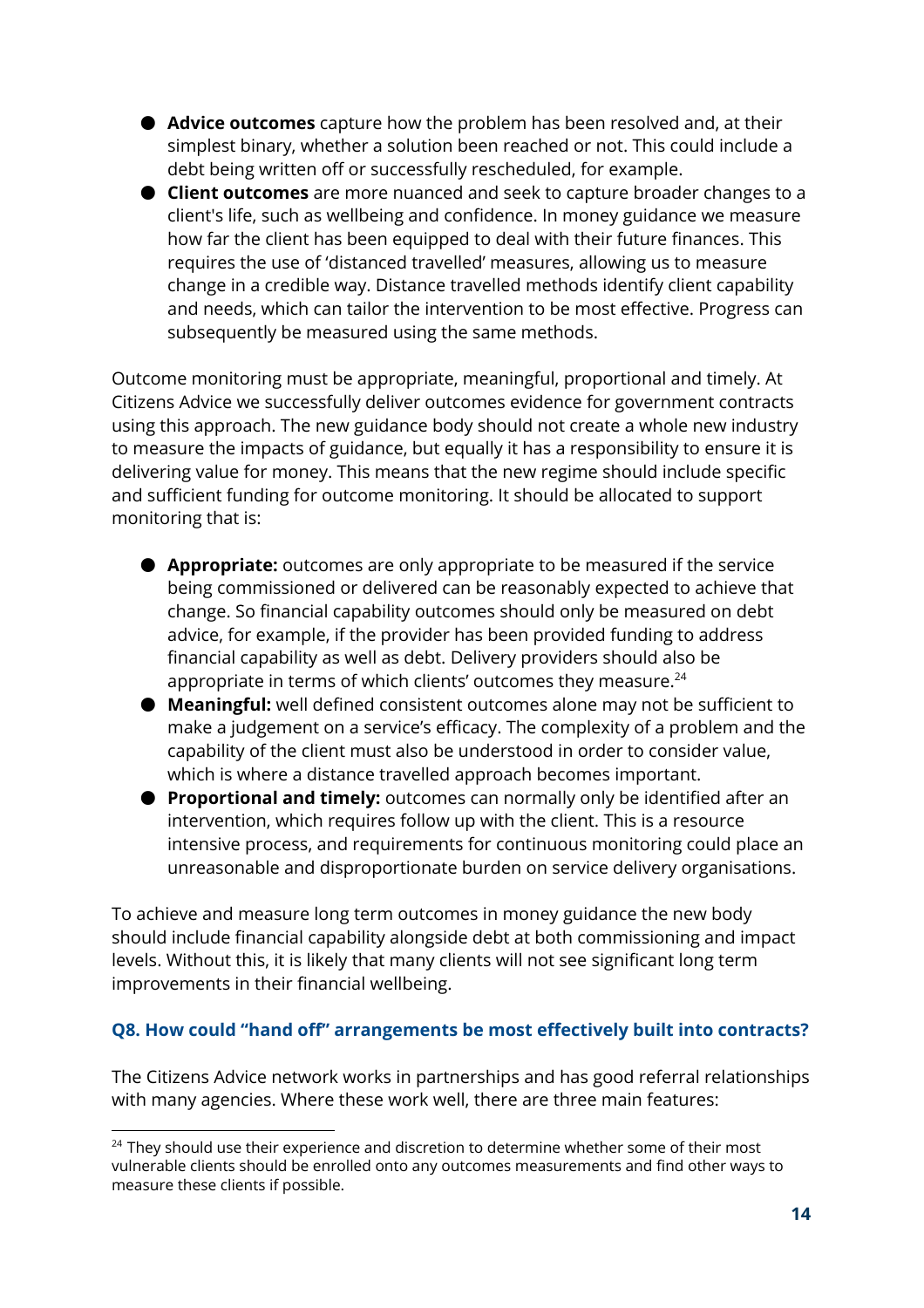- **Relationship management**: advisers or referring agencies are very familiar with and trust the agency they are referring their client to. This is both in the identification of the appropriate referral and in the 'selling' of the referral to the client. This often underestimated ongoing function requires resourcing.
- **Focus on client experience and outcomes**: this is essential to ensure that appropriate referral arrangements are identified for each client. The client's experiences and end point must always be at the centre of design, and this should be built into impact measurement.
- **IT supports the process**: data sharing has been notoriously difficult to achieve in the advice sector, both in terms of staying within data protection or consent rules, and in the cost and implementation of developing appropriate IT. Where this has been resolved, clients do not have to repeat their stories, and the process is much more efficient for the agencies involved.

Within the current MAS funded contract, we are required to ensure appropriate referrals are in place for each participant. The FCA also requires authorised firms to have a referral policy which regularly reviews partnerships and appropriateness of referrals. We have mainly encouraged local participants to establish these relationships and draw on local resources (such as a law centre, women's' refuge or support group).

The sector could clearly benefit from stronger hand offs between the larger debt advice charities, and some national referral arrangements. It has been difficult to find a solution however, and this needs to come from the sector itself rather than contracting arrangements. This is due to the commercial nature of some referral arrangements, as well as the need to co-ordinate referrals more widely than recipients of statutory levy. Citizens Advice is currently working on a project with StepChange Debt Charity and Money Advice Trust looking at the customer journey for clients in debt and how the three largest debt advice providers can work together to use each other's strengths.

We would welcome any support that the new organisation can give to the development of this work.

For debt advice providers funded by the statutory levy, any references in contracts to providing referrals should consider the impact on the above ongoing work. It is also important to be aware than any national or large volume referral arrangements would need to be specified by the commissioner or we would have to undertake a commissioning process. We would strongly support keeping support for local arrangements were these meet local client needs, as these often incorporate holistic solutions. Contracts specifying these referrals would also need to address and include robust referral mechanisms such as IT and data transfer, with associated resourcing for this infrastructure.

**Q9. How should the new money guidance body seek to understand the gaps in the provision of money guidance?**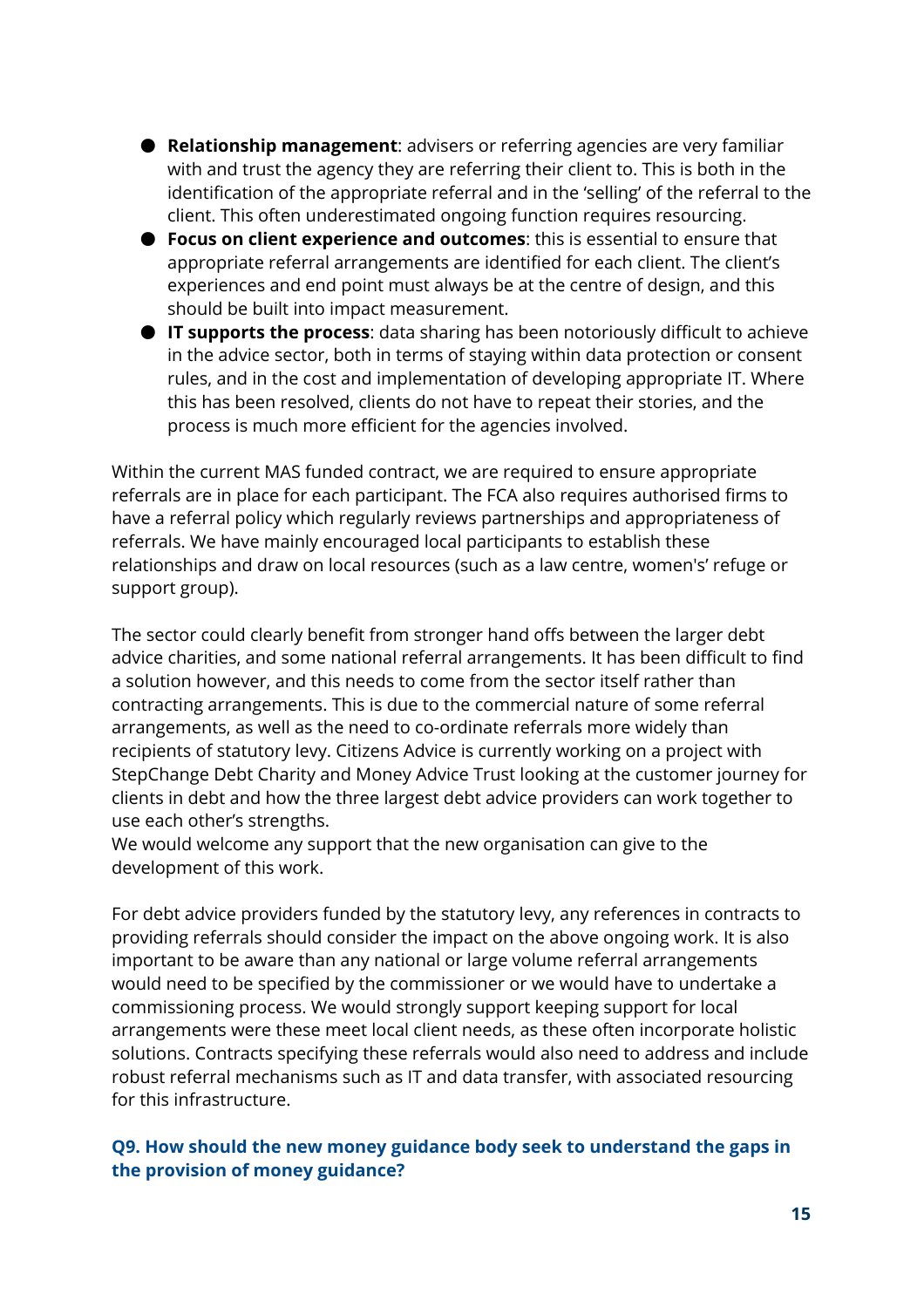The new money guidance body should have a sound understanding of existing provision and which groups are served. As discussed in Q4, the new money guidance body should fund research to inform its commissioning strategy. This should include understanding which groups are most in need of money guidance, what barriers they face to accessing guidance and which interventions are most effective.

A review of existing services across the UK would be an excellent starting point in ensuring that known interventions have been mapped and evaluated before making commissioning decisions. We recommend that this work ties in with mapping already undertaken planned or undertaken to avoid duplication. For example, the Welsh Government's National Advice Network has recently undertaken mapping of information and advice provision across Wales and has committed to keeping this updated. This should be built on rather than duplicated.

#### **Q10. Is the planned focus on local and digital financial capability raising projects the right one?**

As a charity that operates from 2,900 locations at the heart of communities across England and Wales, Citizens Advice is keenly aware of the value of focusing on local projects. And as a provider of a website with over 36 million visits a year, we know the importance of digital support and digital financial capability. Our evidence shows that consumers benefit most from a multichannel service: some consumers prefer specific access channels for all types of support, while many others prefer using different channels for different issues. This is also true of financial services themselves. For example, whereas 20% of consumers prefer to manage transactions with a bank in person, more than half (51%) want face to face support when seeking financial advice or planning support from a bank.<sup>25</sup>

Citizens Advice believes that while use of digital technology has expanded greatly in recent years, it still has significant untapped potential to improve financial capability in the UK. Well designed, intuitive and integrated digital tools can help individuals track everyday spending, set savings goals and budget. Calculators and other tools targeted at consumers who are at particular life stages or who are using particular financial products or services (like a mortgage) can enable them to undertake relatively complex financial modeling, improving their understanding and decision making. Citizens Advice also supports the Open Banking Standard and recognises the potential for Open APIs to further enhance the role of digital technology in building consumer financial capability. As the case study below makes clear, it is essential that developments in technological offers to support financial capability are also matched with support to help more consumers improve their digital capability.

<sup>&</sup>lt;sup>25</sup> Social Market Foundation, Clicks and Bricks: [Understanding](http://www.smf.co.uk/wp-content/uploads/2016/01/Social-Market-Foundation-Balancing-Bricks-and-Clicks-Understanding-how-consumers-manage-their-money-FINAL-Embargoed-0001-280116.pdf) how consumers manage their [money](http://www.smf.co.uk/wp-content/uploads/2016/01/Social-Market-Foundation-Balancing-Bricks-and-Clicks-Understanding-how-consumers-manage-their-money-FINAL-Embargoed-0001-280116.pdf), January 2016.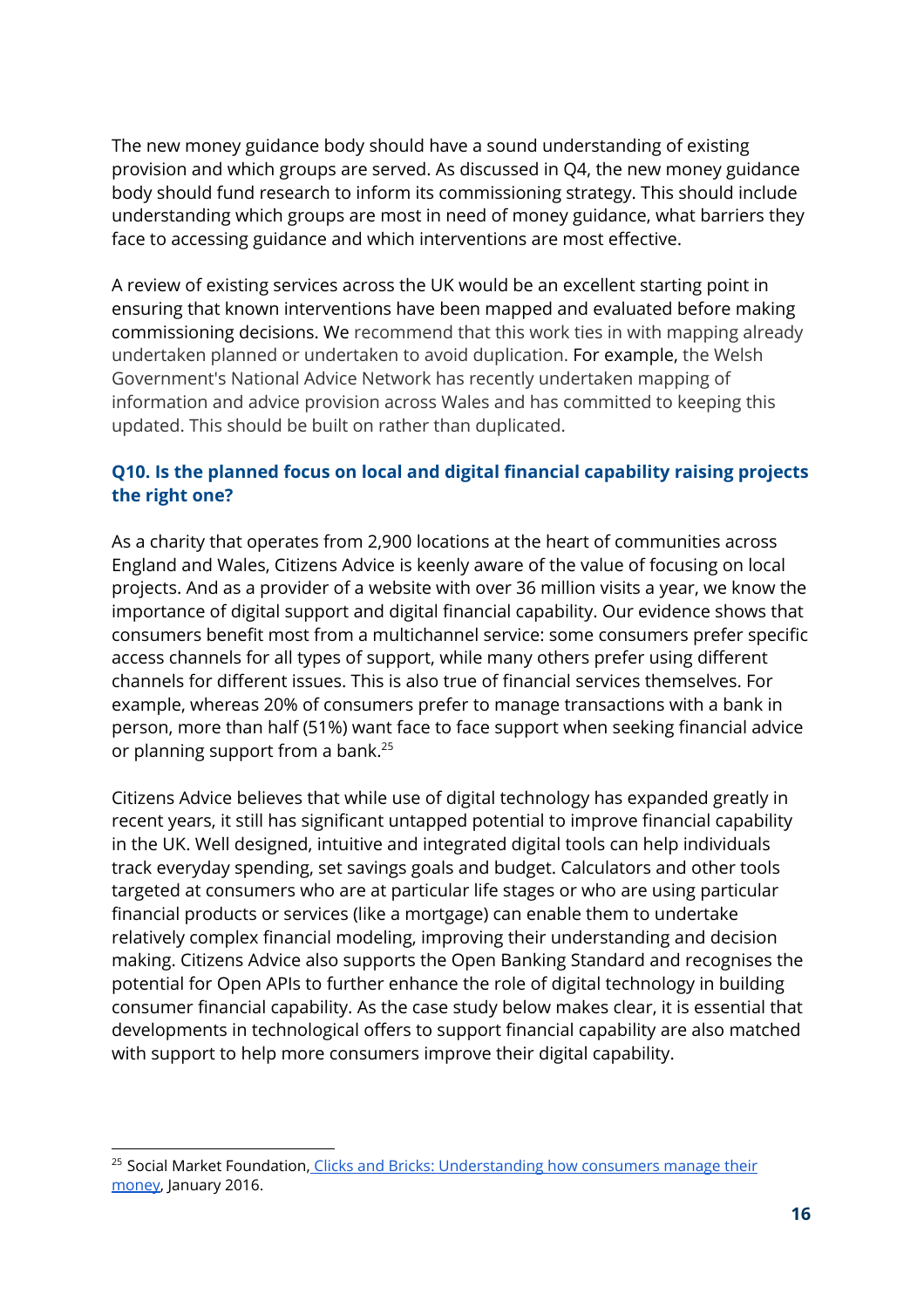The approach to developing digital tools and apps outlined in the review largely mirrors our own approach to developing digital services. Citizens Advice's digital design principles state we will:

- **Start with people's needs**. Design should be based on people's needs, which are in turn based on their problems and capability.
- **Design with data and research**. Every decision should be informed by research, such as content, CMS development, design and usability. This research should be detailed and involve real people who are likely to use the service.
- **Help people solve problems**. Design should identify problems through research and solve them with advice. It should not just give information or explain the law without solving problems. Rather is should make content active and actionable.
- **Give practical and tactical advice.** At Citizens Advice we use our local and national service staff to inform design. As well as user testing with clients, we also learning from advisers and subject matter experts.

#### **Digital Case Study: Digital Money Coach (DMC) Pilot**

Digital Money Coaches are volunteers who work with Citizens Advice clients to improve their digital skills and, by doing so, build their financially capability through using online and mobile banking, price comparison sites and energy switching sites. Money Coaches also provide 'assisted digital' support - helping clients complete specific tasks online. This activity includes, but is not restricted to, job searches, accessing and managing welfare benefit accounts, bidding on social housing and making complaints.

This project aims to help those who have not used the internet at all as well as those who have not used it for financial tasks before. More than one in five (21%) DMC clients reported they had never used the internet before taking part in the project and one in three (33%) indicated they had not previously completed any of the digital tasks online.

Fewer than half of the DMC clients (46%) have access to the internet on a computer, laptop or tablet in their home. This includes just over 1 in 5 DMC clients who indicated they did not have access to the internet at all (22%).

Our pilot achieved the following client outcomes:

- 60% of clients said they now feel more able to use digital technologies and the same proportion said they had made changes to the way they use digital technology since using the service.
- 41% of clients said they now feel more able to manage their finances. 38% had made changes to the way they manage their finances since using the service.
- 89% of clients rated the service as good or very good and 84% said they were likely or very likely to recommend the service to others.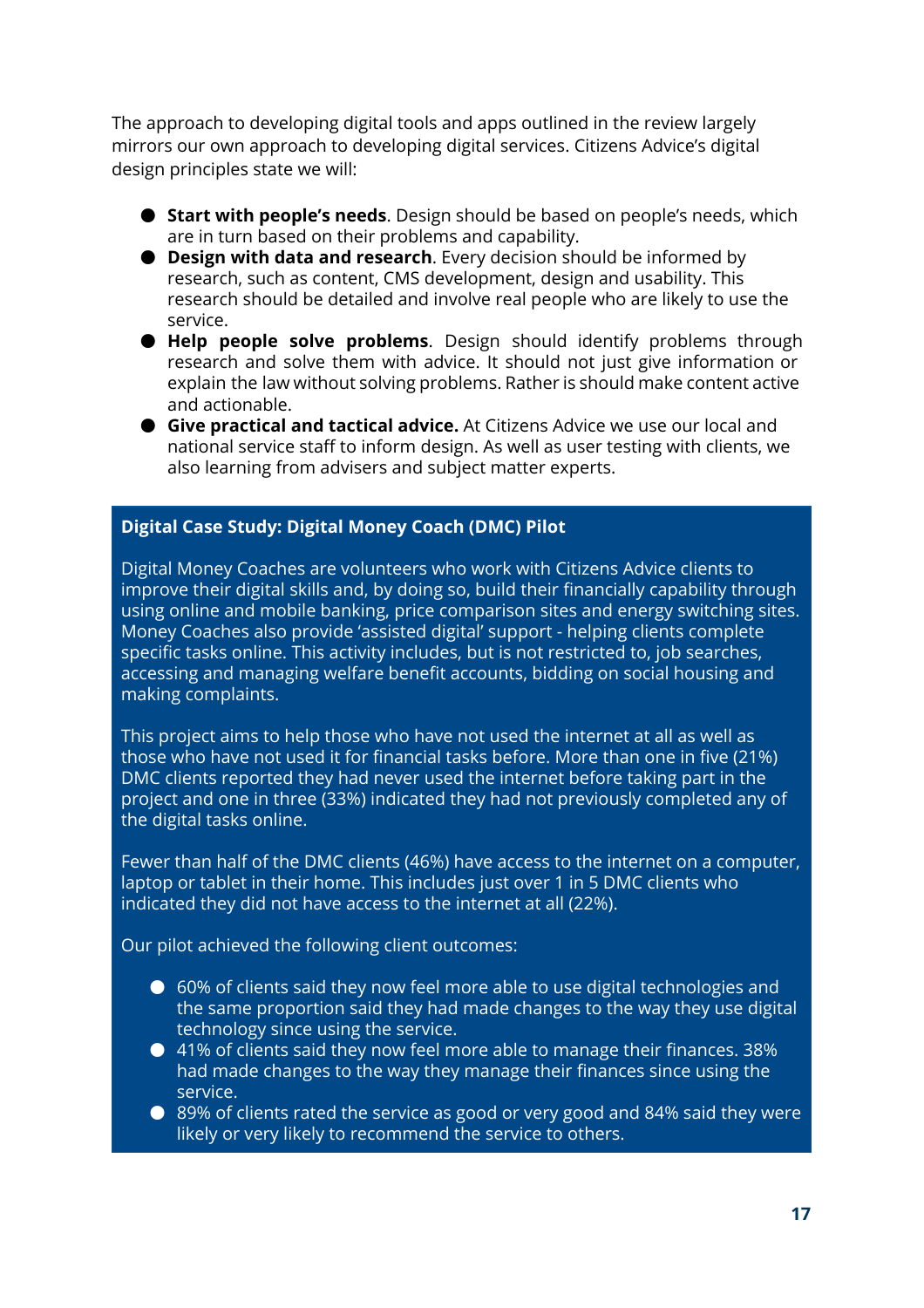We also welcome the plan for the new money guidance body to fund local projects to raise financial capability. The intention not to define local, enabling projects of any size to be funded will help ensure that a coherent range of quality assured work emerges, and it fits well with the approach we have taken at Citizens Advice. Our financial capability work is delivered at a local level by our network and supported by a national team of subject matter experts who produce quality assured financial education resources, an evaluation and impact framework and pilot new approaches. This results in the delivery of high quality, evidence led interventions that are tailored to fit with local needs.

We also recognise the importance of local solutions through our work managing Financial Capability Forums across England and Wales. We run these fifteen regional forums to commission services from local Citizens Advice and other local organisations with a track record in financial capability delivery. In 2015/16, we used the forum network to disburse funds to 168 organisations.

#### **Targeted support Case Study**: **Quids In - financial skills training for social housing tenants**

Over a ten month period, Bedworth, Rugby and Nuneaton Citizens Advice (BRANCAB) delivered short financial skills training sessions free-of-charge to tenants of Orbit Heart of England Housing Association (OHE) living in Rugby and Stratford. The aim of the training was to enable tenants to maximise their available income, help them access and use appropriate financial products and in turn avoid financial difficulties. 150 social housing tenants participated in one-to-one financial capability training sessions.

#### **User Demographics:**

- 70% female, 30% male.
- 38% aged 25-45, 39% aged over 45.
- 66% lived in households with no earned income.
- 52% lived in households with total income less than £200 per week.

The Personal Finance Research Centre at the University of Bristol conducted an independent review of the project, which was designed to demonstrate whether or not any benefits gained by tenant learners could be attributed to the training. It conducted before and after surveys with both tenant learners and a comparison group of tenants who lived in areas where the training was not available.

#### **Impact:**

- 28% of tenant learners started budgeting, compared with 2% of the comparison group.
- Tenant learners were **six times** more likely to be achieving financial benefits than the comparison group.
- Tenant learners were on average **£10 a week better off**as a result of their actions.
- 71% of tenant learners reported a positive change in financial confidence, compared with 13% of the comparison group.
- 41% of tenant learners felt less worried about money after the session.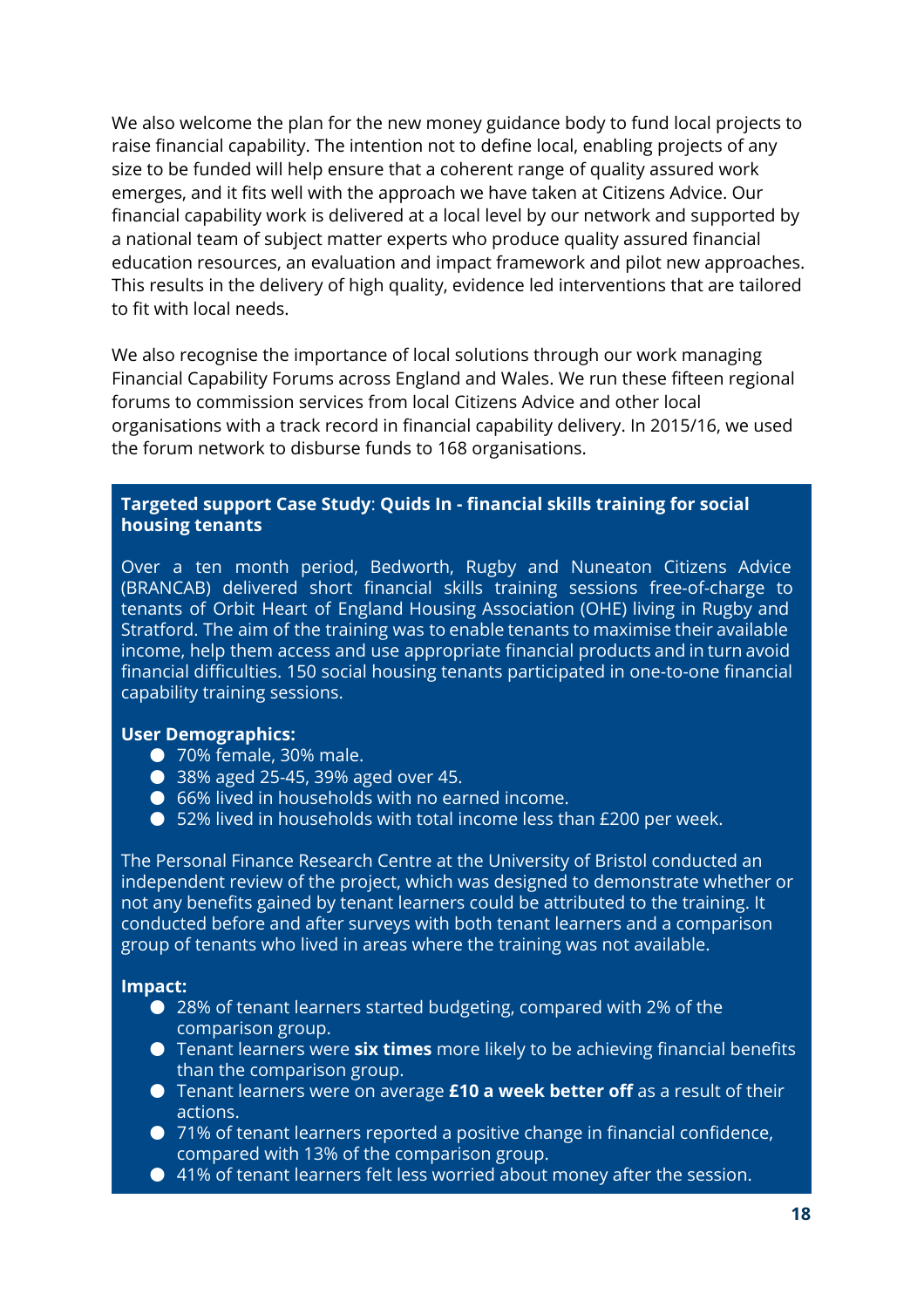#### **Q11. What should be included in the partnership agreement between the two bodies, and how could hand-offs best be specified?**

The new pensions and money guidance bodies should have substantial links to ensure that they can co-operate in areas of common interest and, crucially, promote effective referral between their respective consumer-facing services. It is important that they adopt a coherent approach both at senior and operational day to day levels.

The example of FCA and the Prudential Regulation Authority (PRA) is not entirely analogous but does provide a useful comparator when considering how the two new guidance bodies should work together. For example, it is important that the new bodies co-operate in some areas and co-ordinate in others. We set out areas below where the two bodies should formally agree to share information and resources to support consumers.

- **Consistent consumer experience**: The FCA and PRA work together to ensure that dual-regulated firms can be confident in dealing with two different organisations. Similarly, it is important that consumers using services from both guidance bodies can expect consistency when they have overlapping or concurrent money and pensions needs.
- **Joint research and work programme**: The guidance bodies should work together on areas of common interest such as how to improve consumer engagement and how to effectively measure outcomes. The two bodies should agree a joint work programme and subsequently collaborate to implement their findings.
- **Consumer protection**: The two bodies should coordinate to protect consumers from threats such as scams. This should include sharing early warning signs to identify emerging issues as well as consistent messaging to help raise consumer awareness of how to identify and deal with potential scams.
- **Good practice and shared process**: The two guidance bodies should ensure they are using similar definitions of, and approaches to, guidance. As with research above, they can share good practice in how good guidance sessions work and how to measure impact. As discussed in response to Q8, it is also important that they take similar approaches to commissioning services and this can help avoid duplication.

The two new guidance bodies should embed relationships at all levels. They should use memorandums of understanding to clarify their relationship where appropriate, as the FCA and PRA do. In addition, they should promote a common culture by adopting a shared set of corporate behaviours for staff. These measures will help the guidance bodies work more efficiently and effectively to support consumers. They should also seek to embody this on practical levels, such as hosting shared events and running joint campaigns where appropriate.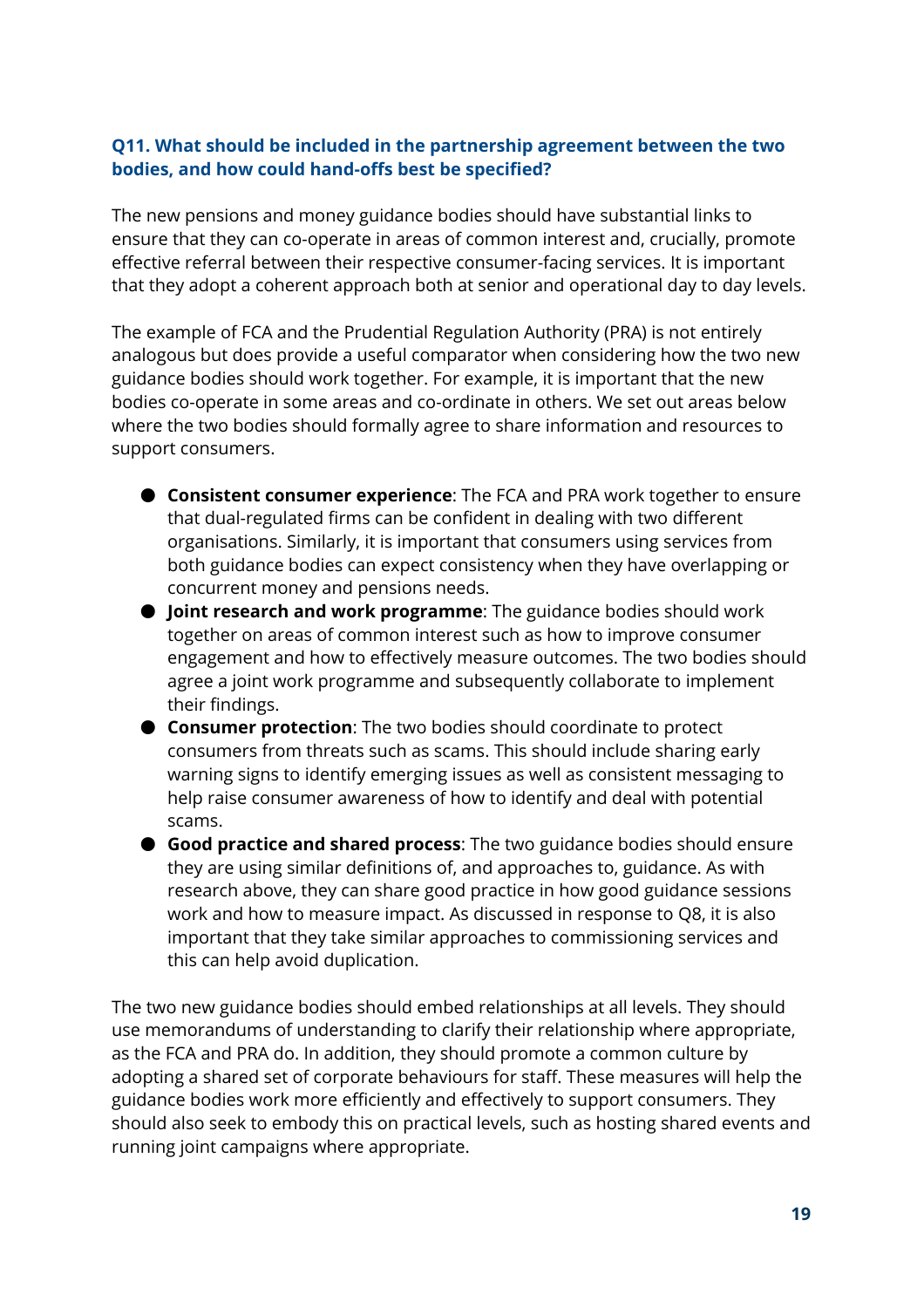At Citizens Advice, we have established secondments with other organisations such as the DWP and FCA whose client bases and interests overlap with our own. We have found this to be an excellent way of ensuring that intelligence and good practice can be shared across institutions to support outcomes for consumers and service users. The two guidance bodies should consider using secondments to embed a common culture and co-ordinated working.

As well as having strong links with each other, the two guidance bodies should also establish close relationships with key stakeholders in their respective fields. For example, the new pensions guidance body should consider having a partnership or board arrangement with the DWP's private pensions team to ensure that their work links up.

#### **Q12. Do you have any other comments on the proposed model?**

It is important that both guidance bodies recognise real world consumer behaviour and ensure that resources are spent effectively to support better outcomes for consumers and better value for levy funders. Both guidance bodies must ensure that consumers can access their services with a multichannel approach, such as face to face, telephone and online services. This should be supported by targeted proactive work in local areas and with employers.

The two bodies should build on the good practice established in the Pension Wise service, which has had a successful first year. The service has been effective thanks to careful user design involving delivery partners.

Both guidance bodies should ensure they have the right people with the necessary skills and capability to deliver meaningful support and protection for consumers. As well as paying enough to attract appropriate candidates, they should also avoid paying excessive wages to staff which would risk undermining confidence in their organisations. They should also pursue credibility and openness in other areas, such as being clear about how funding is allocated and its efficacy.

#### **Q13. Would these proposals have any impact on delivery of public financial guidance in Scotland, Wales and Northern Ireland?**

Citizens Advice is the national association representing local offices in England and Wales. Citizens Advice Scotland and Citizens Advice Bureau Northern Ireland are separate associations operating independently in their respective nations. We use our common interest and shared history to support clients across the UK. For some services, such as Pension Wise, we deliver services individually but broadly to a comparable model which is tailored to the specific characteristics of each nation, but for some wider projects such as delivering services under our statutory consumer functions and for our website we work together closely.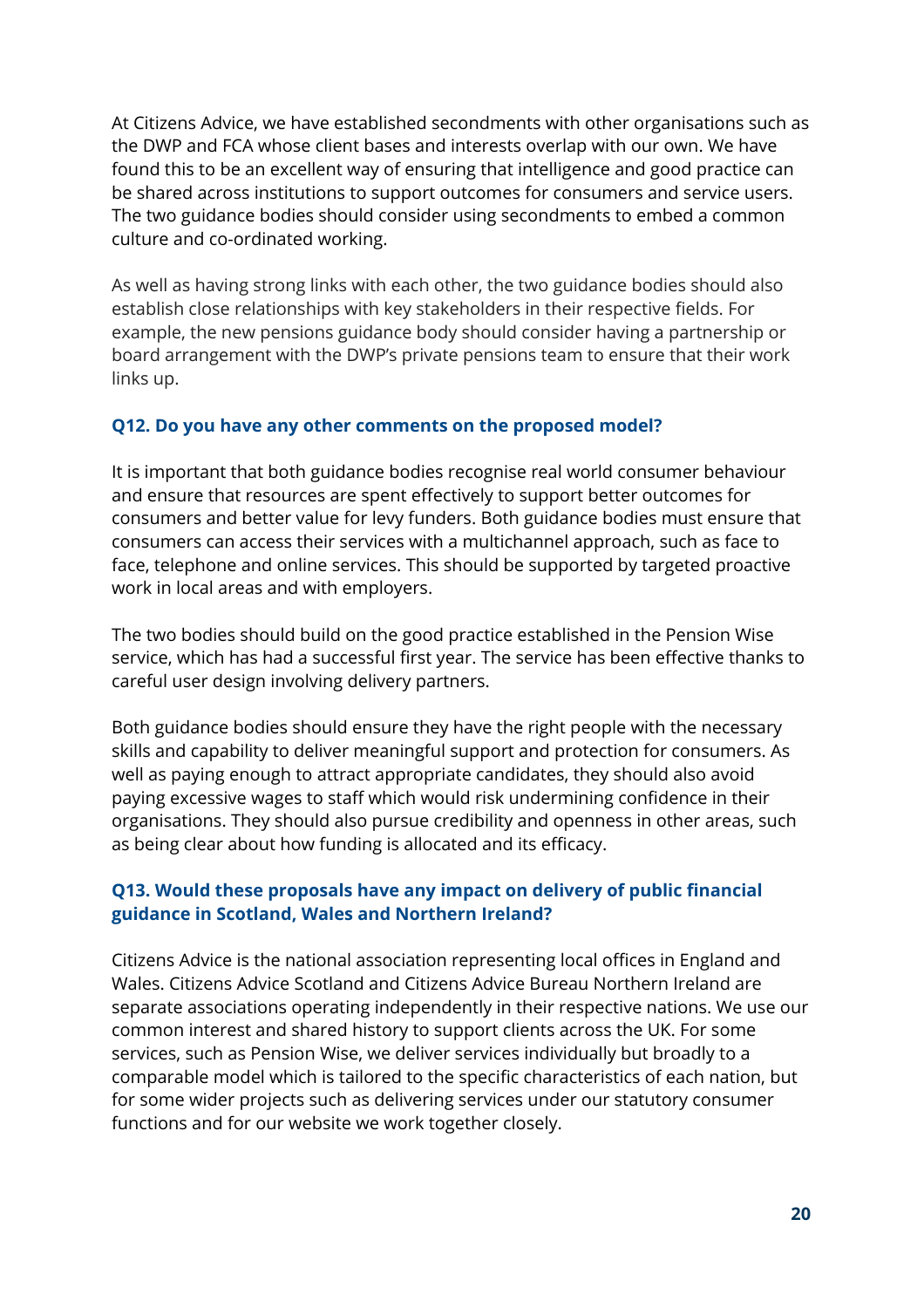The new money guidance body must recognise the different policy landscapes in England, Wales, Scotland and Northern Ireland when setting objectives and developing annual business plans. This is the best way to ensure that consumers in all areas receive the support they need.

We note the government's intention to build on MAS' knowledge base in forming the new money guidance body. With that in mind we believe it will be critical to also build on MAS' approach to cross-nation working within the UK. This includes developing specific business plans for each of the home nations to ensure the proposed new delivery model does not result in a reduced money guidance service for consumers in Wales, Scotland and Northern Ireland. It also includes retaining a strategic presence in each of the home nations to ensure effective links are made between work being undertaken by the new body and the different policy landscapes across the UK.

Existing or future legislation in each nation can affect the provision of money advice and guidance services, such as the legal duty placed on certain public bodies in Wales to develop and produce a child poverty strategy and local wellbeing plans. $^{26}$  Citizens Advice Cymru has consistently emphasised how, when undertaking local assessments and developing such plans, the Welsh Government and local authorities must recognise how access to independent advice services and proactive financial education contribute to people's wellbeing.

We would welcome the high level UK Money Advice Service Financial Capability Strategy continuing to provide the overall direction for this work. It is very high level however, and we look forward to collaborating with the new body to take this strategy forward into practical application.

While that initial strategy was being developed, Citizens Advice advocated for separate action plans for each of the UK nations to take account of the different policy and legislative contexts, and we welcome the fact that separate strategies and action plans have since been launched in each nation. The MAS Financial Capability Strategy for Wales was developed in an engaged and inclusive way with a wide range of partners. The Strategy was also developed in parallel with the Welsh Government's Revised Financial Inclusion Strategy (March 2016), which has a wider remit. As a consequence the work being undertaken by MAS in Wales has in effect been adopted by the Welsh Government to cover this element of their work.

The Wales Financial Capability Strategy includes over 70 recommended actions, the majority of which relate to specific Wales-focused activity. The strategy also makes reference to a wider range of Welsh Government strategies and programmes of activity which may or will have a bearing on activities in Wales that are designed to improve consumers' understanding of their finances as well as their ability to manage in times of financial difficulty.

 $26$  These come from the Children and Families (Wales) Measure 2010); and duties placed on many of the same public bodies under both the Social Services and Well-being (Wales) Act 2014 and the Well-being of Future Generations (Wales) Act 2015.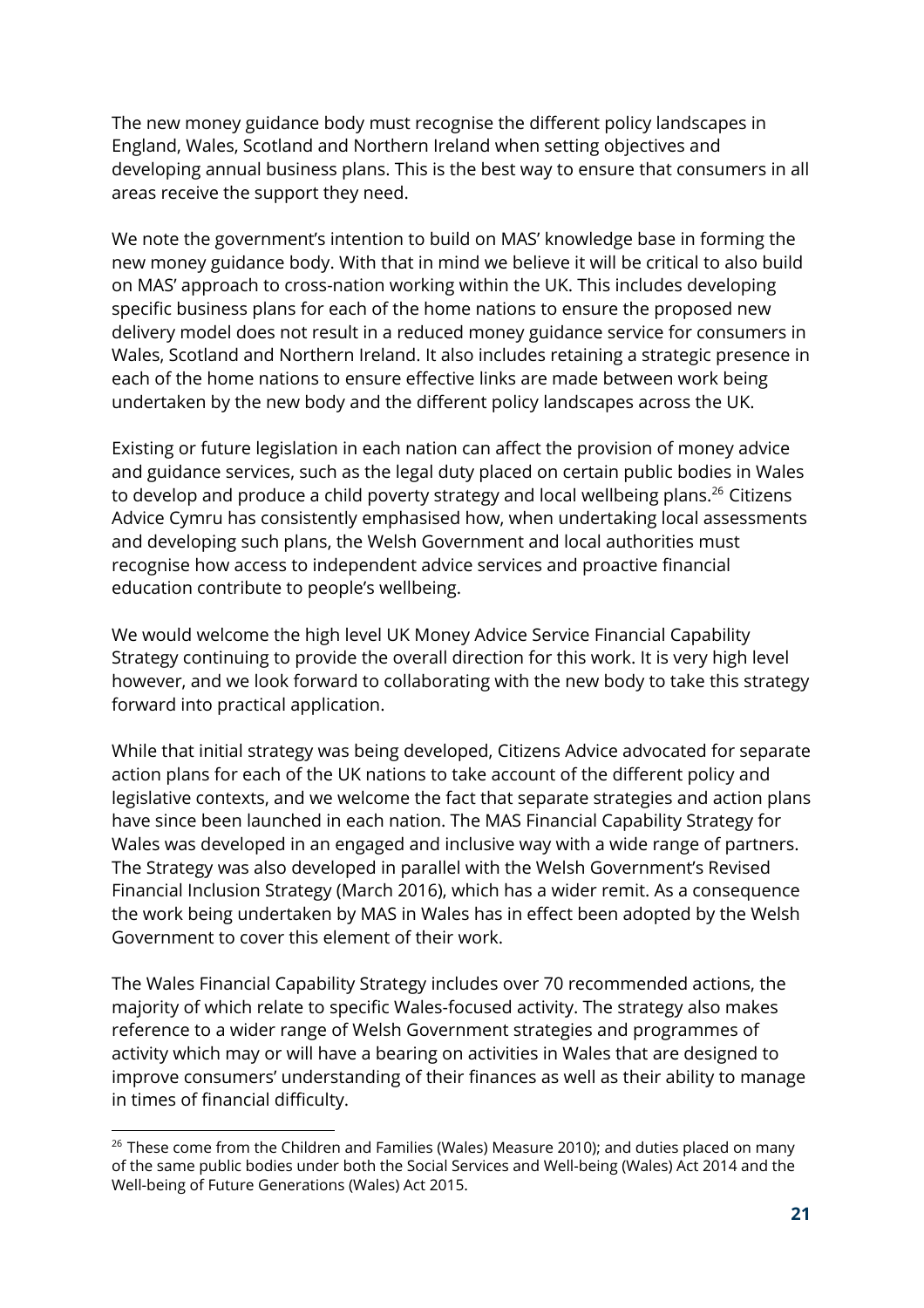#### **Q14. What kind of tools and products do consumers most often use or ask about?**

Through our website - [citizensadvice.org.uk](http://citizensadvice.org.uk/) - we helped people with over 36 million visits in 2015/16. In that period, our debt and money content was viewed 7.1 million times. Views of our financial product pages have risen 83% in the last year and views of pages relating to debt are up by 17%.<sup>27</sup>

Our online content covers many relevant areas for this review including pensions, debt, savings and borrowing. Figure 5 shows the most common areas where people sought support from our website the last year.

| No.            | <b>Topic</b>                                | <b>Total number of page</b><br>views in this topic | <b>Most visited section within this</b><br>topic                   |  |
|----------------|---------------------------------------------|----------------------------------------------------|--------------------------------------------------------------------|--|
| 1              | <b>Bailiffs</b>                             | 1,074,572                                          | Can a bailiff force entry into your<br>home                        |  |
| $\overline{2}$ | <b>Bankruptcy</b>                           | 831,094                                            | Bankruptcy - what you need to know                                 |  |
| 3              | Debt relief orders                          | 433,807                                            | Debt relief orders - what you need to<br>know                      |  |
| $\overline{4}$ | <b>Individual Voluntary</b><br>Arrangements | 205,586                                            | Checklist: is an individual voluntary<br>arrangement right for you |  |
| 5              | Types of borrowing                          | 184,831                                            | Hire purchase and conditional sale                                 |  |
| 6              | Types of pension                            | 164,658                                            | Workplace pensions                                                 |  |
| $\overline{7}$ | How to sort out your<br>mortgage problems   | 163,283                                            | Help with mortgage costs if you're<br>out of work                  |  |
| 8              | Debt management plans                       | 150,047                                            | Debt management plans - what you<br>need to know                   |  |
| 9              | Types of insurance - Vehicle<br>insurance   | 148,748                                            | Making a claim if you're in an<br>accident                         |  |
| 10             | How to dispute a credit debt                | 147,952                                            | How to dispute a debt                                              |  |

#### **Figure 5: Most visited pages of Citizens Advice debt and money online content 28**

We research the needs of our clients and potential clients to understand what they want from our online content and tools. This allows us to develop the most useful content for our users and ensure that it is organised to make it easy for them to navigate through and find resolution. From our research we know that clients' most common priority is to find information to help them understand their rights, followed

 $27$  These figures refer to the annual change from 2014/15 to 2015/16.

<sup>&</sup>lt;sup>28</sup> Page views from [www.citizensadvice.org.uk](http://www.citizensadvice.org.uk/) for 1st April 2015 - 31st March 2016.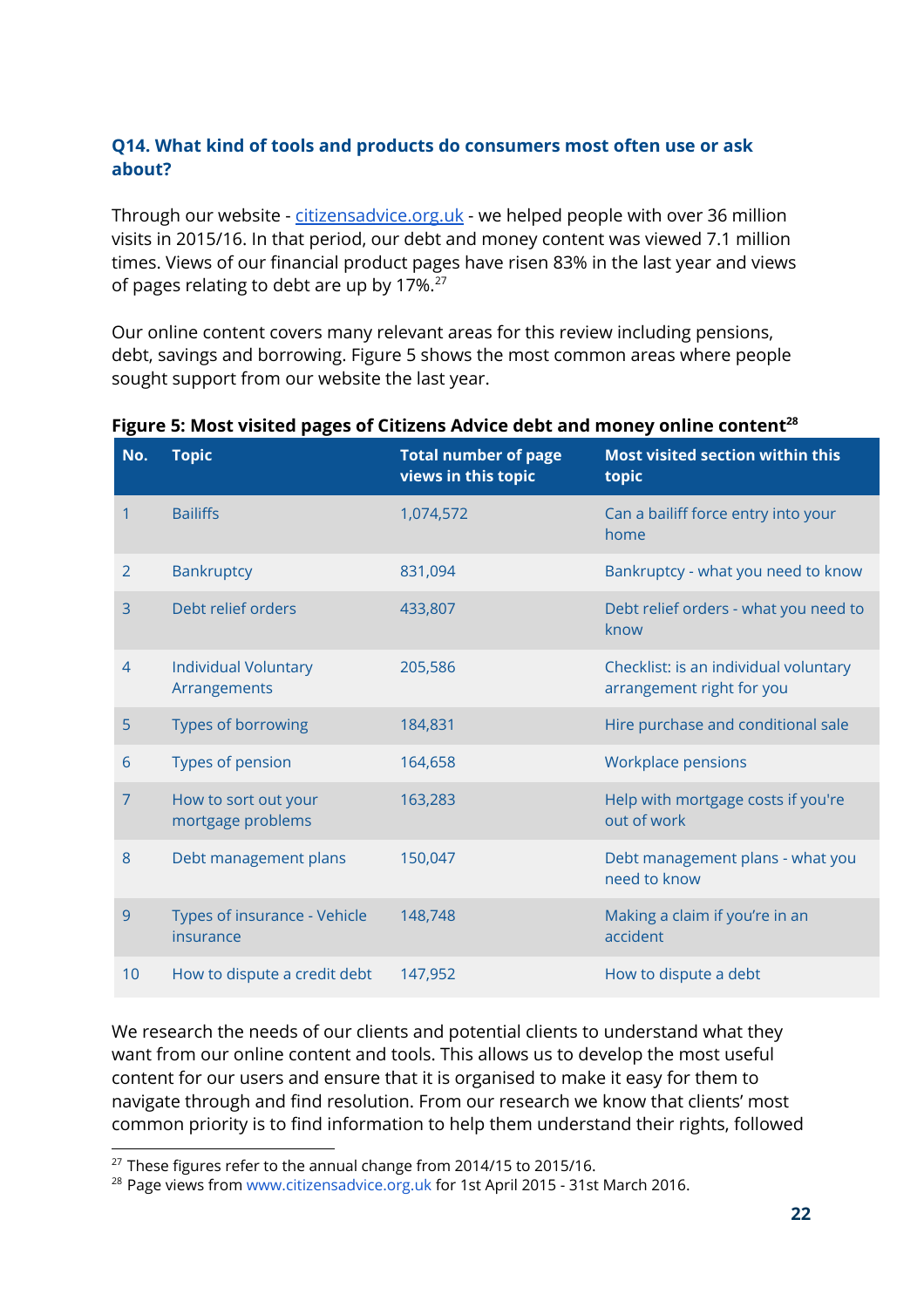by being able to access how-to guides to help them solve their issues themselves. They have found checklists a popular way to solve their problems.

Based on our research we have recently developed a new online budgeting tool<sup>29</sup> shown in Figure 6 to help clients understand what they are earning and spending and where they may be able to cut costs. We tested the tool with users and it is already being used by someone every four minutes. In particular, it can support users who are being affected by the introduction of Universal Credit to manage their finances more effectively.

#### Cymra citizens advice Benefits Work Debt and money Consumer Relationships Housing Law and rights Discrimination Tax Healthcare Education Mo England > Debt and money > Budgeting > Work out your budget > Work out your budget **Work out your budget Income** 1. Income Enter any income you have. Please skip anything that doesn't apply to you. 2. Benefits Your wages or earnings after tax 3. Debts you're paying back Ė Monthly  $\div$ 4. Bills 5. Household and personal Any money you get from your lodger(s) or anyone else living with you 6. Family and pets £ Monthly  $\div$ 7. Leisure Any money you get from a pension Include both private and state pension 8. Transport Monthly  $\bullet$ £ 9. Car or other vehicle Any money you get from investments 10. Savings and investments This is any income you get from things like renting out your property, or **Results** dividends or interest on savings.  $\mathbf{f}$ Monthly  $\bullet$ Any child maintenance or support you receive £ Monthly Next >

**Figure 6: Citizens Advice Budgeting Tool**

We have also developed other tools to help consumers manage their finances, such as an Employment Support Allowance tool as part of our new approach to digital

 $29$ This and all other Citizens Advice online tools have been built in a way they that could be provided as white label to other websites. See the budgeting tool [here.](https://www.citizensadvice.org.uk/debt-and-money/budgeting/budgeting/work-out-your-budget/)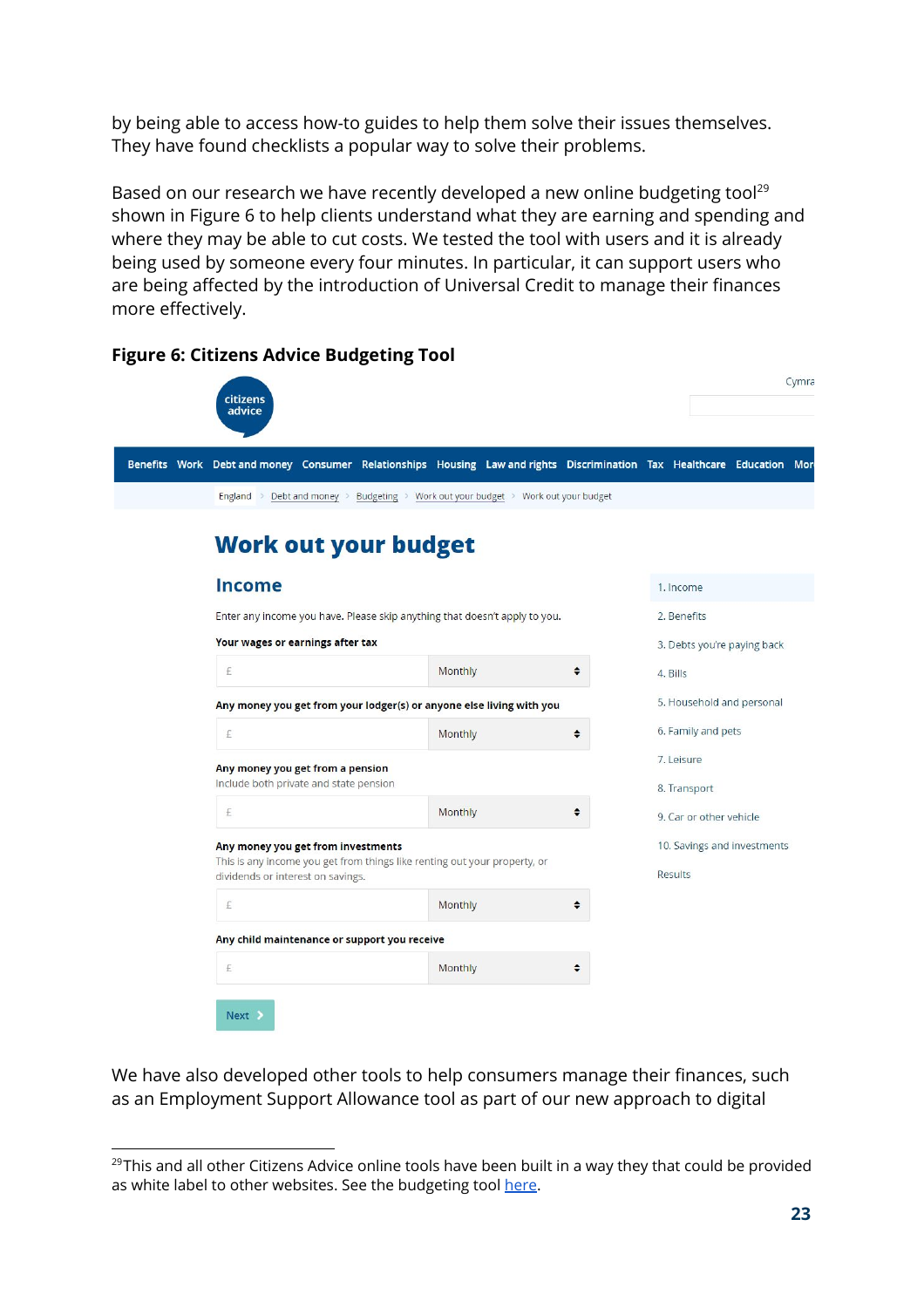advice. $^{30}$  We know that almost half (48%) of visitors to the debt and money sections of our website are accessing them through their mobile phones. This means it is critical that all content and tools are optimised for access through mobiles and tablet devices. This fits with our approach throughout this response that guidance services that should be designed to engage consumers and fit in with their lives and behaviours.

#### **Q15. Which content on the MAS website is most useful for consumers?**

As discussed earlier in Q7, it is important to be able to measure outcomes from guidance provisions. To know if content is truly useful we would need to see meaningful outcomes data about what actions consumers have undertaken after visiting the site. Without this we can only make general comments and experiences in relation to our own site.

We select specific content in Q16 which we believe should be maintained. In general, MAS provides some useful tools, video content and information. In general, some content is much more useful than others.

Having said this, we believe resources should be better focused to deliver the maximum benefit to most consumers. The website currently has a tendency to dedicate a large body of resources to certain complex topic areas, such as investment in funds and divorce. These resources are very dense in information and a lot of effort is put into developing resources for very technical areas that the average client will not look at - this effort is not then made cost-effective by using the resources in different topics.

Conversely, some areas – benefits is a good example of this – are both very small, and lack almost any unique resources targeted to that specific issue that aren't found elsewhere (in Budgeting, for example).

It is clear that a large amount of content on the site has very limited use to the average Citizens Advice client, and there are large gaps of provision in some areas where a Citizens Advice client might expect more information and support.

Much of the useful 'flat content' is duplicated elsewhere and we address this and the unique nature of this content in Q16.

The MAS website has full provision in the Welsh language $^{31}$  which is a key strength in comparison to other websites. It is important for consumers in Wales that Welsh language content is preserved - ideally this would be transferred to other appropriate websites.

<sup>&</sup>lt;sup>30</sup> The ESA tool is [here](https://www.citizensadvice.org.uk/benefits/sick-or-disabled-people-and-carers/employment-and-support-allowance/) and our new approach to digital advice is [here.](http://alphablog.citizensadvice.org.uk/2015/05/how-we-approach-advice-content/)

<sup>31</sup> MAS, [https://www.moneyadviceservice.org.uk/cy.](https://www.moneyadviceservice.org.uk/cy)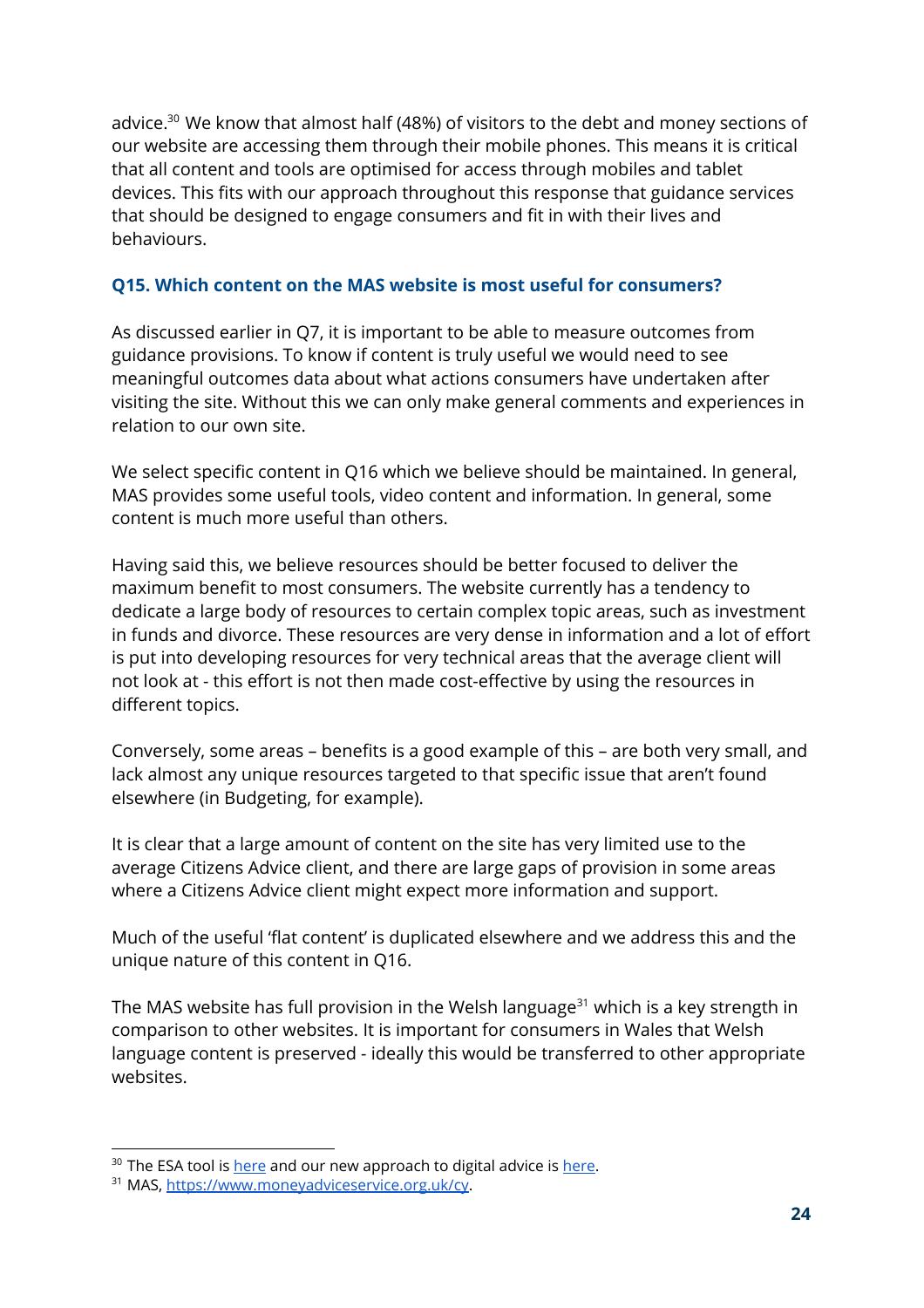On a technical level, the usefulness of MAS content to other providers will be determined by how it has been developed. Every website is a unique ecosystem, so depending on the build or coding of MAS content it may be easier for other providers to redevelop it rather than integrate it. With this in mind, MAS should consider focusing the £3.9 million it has allocated for website hosting, user experience, testing, maintenance and product development on ensuring that its key content can be smoothly transferred to other websites beginning immediately. This will ensure that consumers have access to information and tools throughout the transition to the new public guidance body. 32

#### **Q16. Which content on the MAS website is it necessary to maintain because it is not provided elsewhere?**

As above in Q15, a key priority must be to ensure that consumers have access to online support throughout the transition process to the new money guidance body. To achieve this, work must start as soon as possible to transfer useful content to other sites.

The majority of MAS' web content is provided elsewhere. The Farnish Review, for example, found that 96% of its content was also covered by the Citizens Advice website. $33$  Our recent analysis of the MAS website shows that of around 900  $\,$ resources, roughly one in seven represent discrete financial capability resources. 34 The remainder are purely factual or signposting, and are generally already addressed by other websites such as [www.citizensadvice.co.uk.](http://www.citizensadvice.co.uk/)

The discrete financial capability resources are of a mixed quality: none are poor, but just under half are of a very high standard. Certain areas are unique to the MAS website, such as cars, travel, certain complex aspects of homes and mortgages that address a diversity of clients, several sections of the saving and investing resources, and a scattered selection of pages throughout the other seven areas of the website. However, in the coming months, Citizens Advice is very likely to produce information that makes much of this content obsolete.

So tools and videos are likely to be the unique content that should be maintained. MAS provides a broad range of high-quality tools. Many of these do not have equivalents elsewhere, and are often referred to within existing Citizens Advice resources as recommended examples or tools to use.

We have been making making huge changes in our digital work, and have revolutionised the way we offer our online information to our clients, working closely with the Government Digital Service. We have ambitions to build on our progress and positive client feedback so far, and go on to expand our content and become a source of white-labelled content for other providers, which have the capability to do.

<sup>&</sup>lt;sup>32</sup> Money Advice Service, **[Business](https://www.moneyadviceservice.org.uk/en/corporate/201617-business-plan) Plan 2016/17**.

<sup>&</sup>lt;sup>33</sup> Christine Farnish, Review of the Money Advice [Service,](https://www.gov.uk/government/publications/review-of-the-money-advice-service) December 2014, page 77.

<sup>&</sup>lt;sup>34</sup> Our analysis of 898 resources found that 28 represent discrete financial capability resources.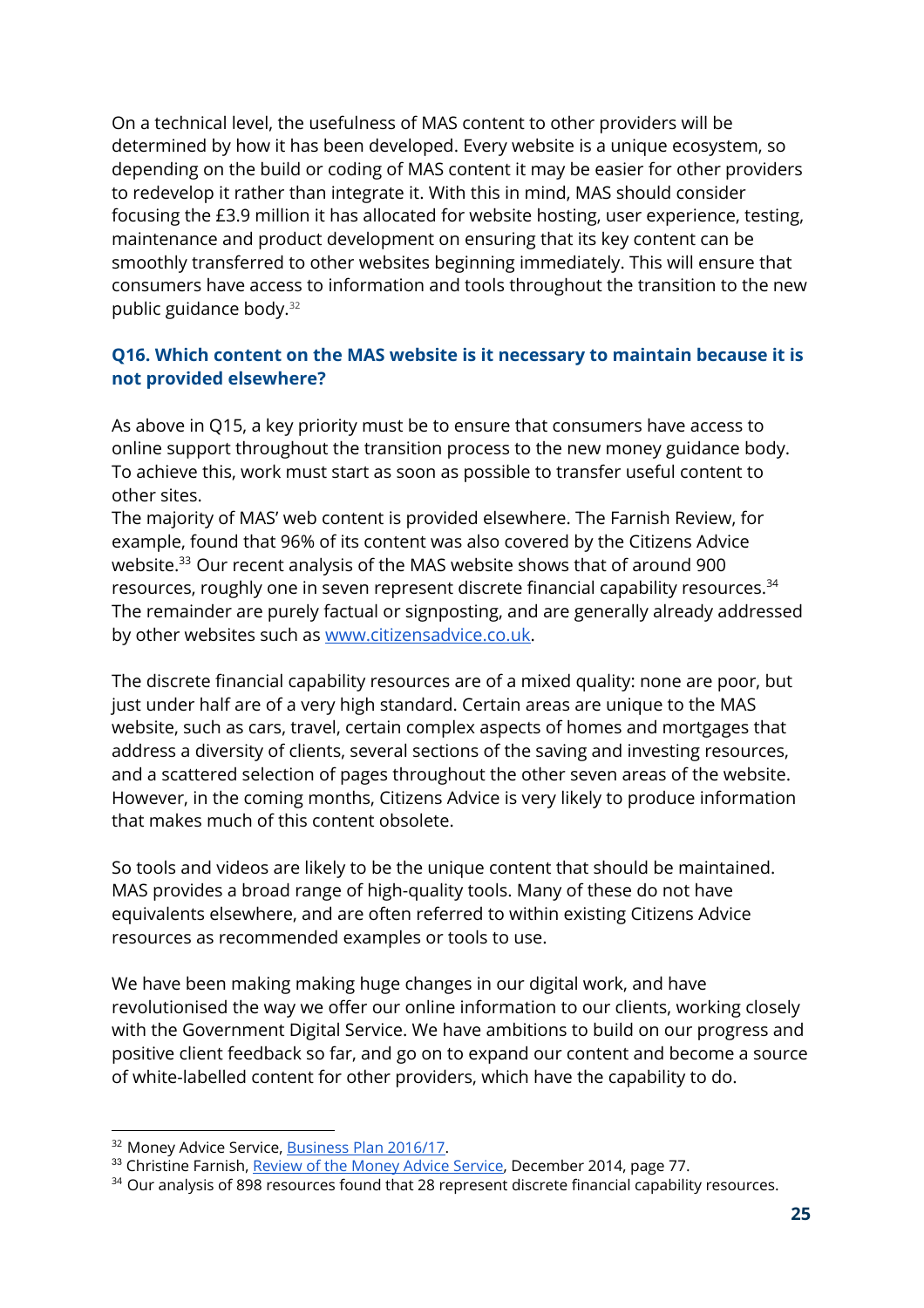We would welcome the opportunity to discuss which of the current content we could use, white label and host for others. With 36 million visits to our site each year, including over 7 million looking at our debt money content, we are ideally placed to ensure maximum client reach for the levy funding used in this area.

| <b>Tool</b>                                             | <b>Notes</b>                              |  |  |
|---------------------------------------------------------|-------------------------------------------|--|--|
| <b>Highly recommended</b>                               |                                           |  |  |
| Mortgage affordability calculator                       |                                           |  |  |
| <b>Mortgage calculator</b>                              |                                           |  |  |
| <b>Loan Calculator</b>                                  |                                           |  |  |
| <b>Divorce and separation calculator</b>                |                                           |  |  |
| <b>Savings calculator</b>                               | Used in DMC                               |  |  |
| <b>Baby costs calculator</b>                            |                                           |  |  |
| <b>Money stretcher calculator</b>                       |                                           |  |  |
| <b>Credit Card Calculator</b>                           |                                           |  |  |
| <b>Debt test</b>                                        | <b>Used in DMC</b>                        |  |  |
| <b>Cost of childcare calculator</b>                     | Used in DMC                               |  |  |
| <b>Workplace pension contribution calculator</b>        |                                           |  |  |
| <b>Christmas savings calculator</b>                     |                                           |  |  |
| <b>Budget planner</b>                                   | Now have Citizens Advice equivalent       |  |  |
| <b>Money Health Check</b>                               | Used in DMC                               |  |  |
| <b>Recommended</b>                                      |                                           |  |  |
| <b>Pension calculator</b>                               | Should be of interest to new pension body |  |  |
| <b>Of limited use</b>                                   |                                           |  |  |
| <b>Stamp Duty calculator</b>                            |                                           |  |  |
| <b>Workplace pension advice tool</b>                    | New body should consider improving this   |  |  |
| <b>Not recommended</b>                                  |                                           |  |  |
| <b>Car costs calculator</b>                             |                                           |  |  |
| <b>Estimate what you need to save for</b><br>retirement |                                           |  |  |

#### **Figure 7: Citizens Advice analysis of MAS tools**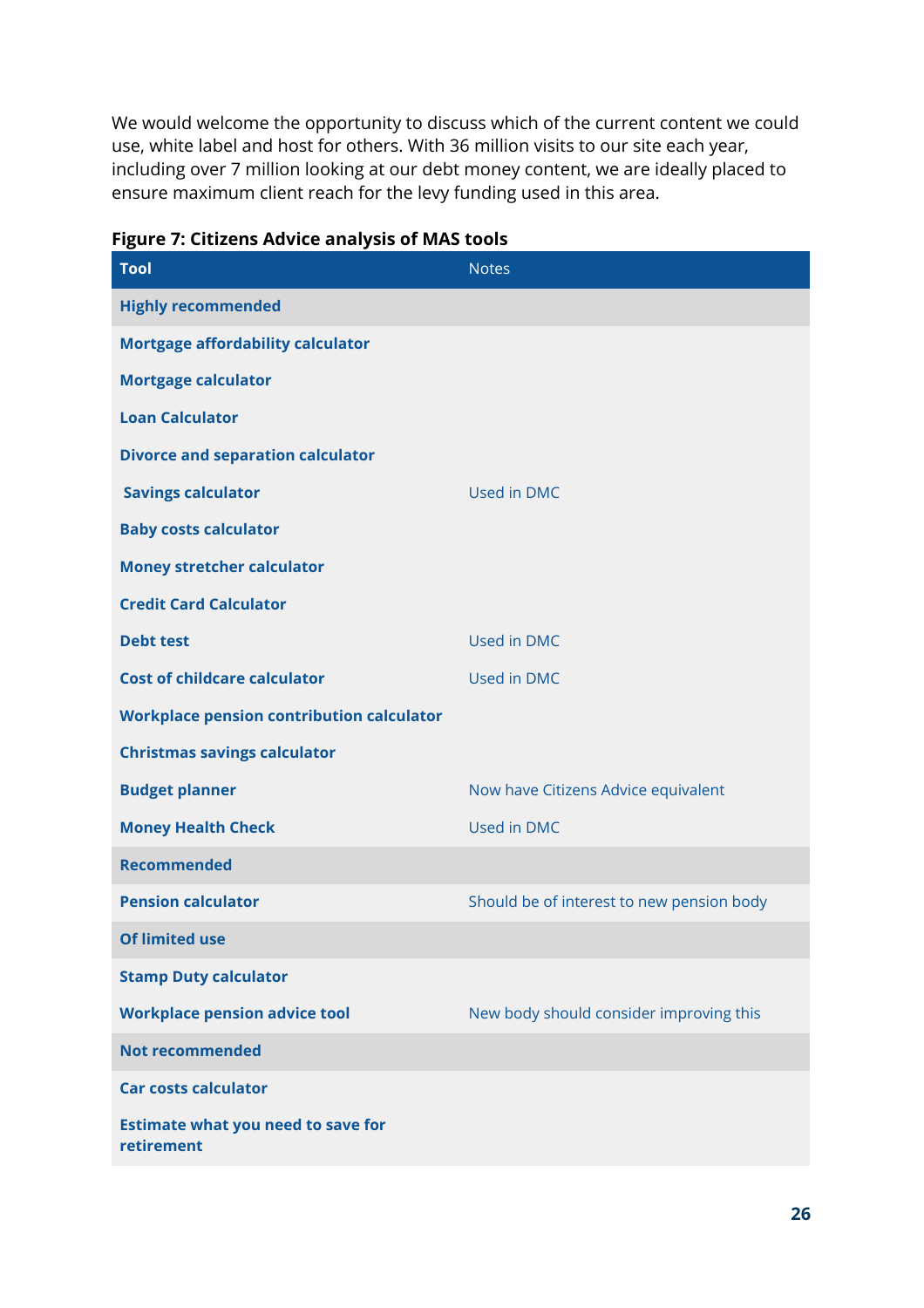## **Annex 1: Illustration of potential components for overall options comparison**

| <b>Pension Option</b>             | <b>Charges</b> | <b>Tax Free</b><br>lump<br><b>Sum</b> | <b>Monthl</b><br>y<br><b>Income</b> | <b>Lump</b><br><b>Sum</b><br>(after<br>tax) | <b>Impact on</b><br>retirement<br>provision                     |
|-----------------------------------|----------------|---------------------------------------|-------------------------------------|---------------------------------------------|-----------------------------------------------------------------|
| 1 - Leave<br>pension<br>untouched | £0             | £0                                    | £0                                  | £0                                          | Annual increase for<br>each year pension<br>left untouched      |
| 2 - Get a secure<br><b>Income</b> | £2,500         | £0                                    | £1,480                              | £0                                          | Secured income<br>slightly lower than<br><i>insecure income</i> |
| 3 - Get a flexible<br>income      | £2,500         | £0                                    | £1,670                              | £0                                          | Highest possible<br>income option, but<br>not guaranteed        |
| 4 - Cash in<br>whole pot          | £2,500         | £25,000                               | £0                                  | £78,000                                     | No ongoing income                                               |
| 5 - Cash in<br>chunks             | £2,500         | 25,000                                | £1,230                              | £0                                          |                                                                 |
| 6 - Mix options                   | £2,500         | 25,000                                | £1,230                              | £0                                          |                                                                 |